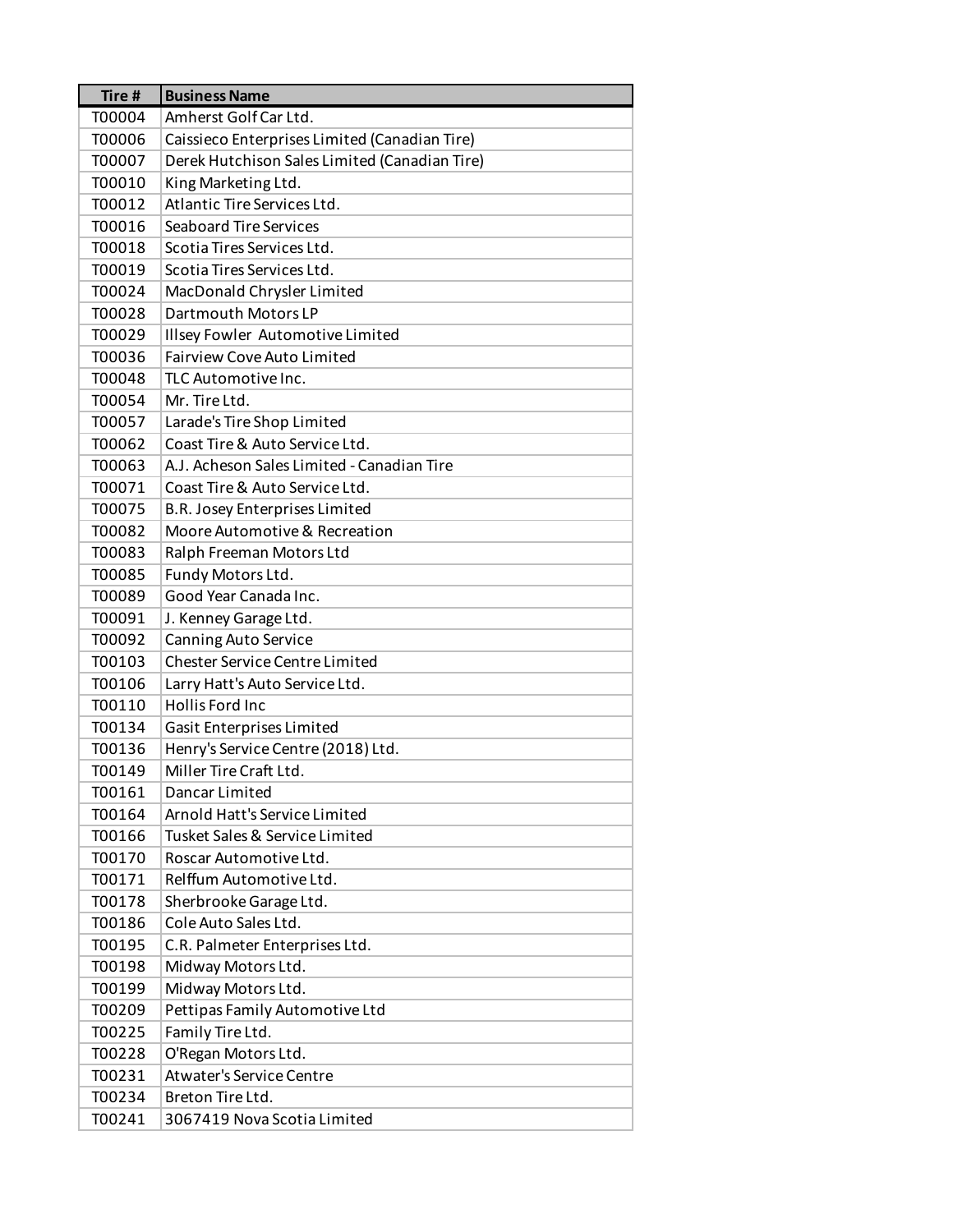| T00246 | Jim Sampson Motors Ltd.           |
|--------|-----------------------------------|
| T00250 | Nova Twin Cycles                  |
| T00261 | Frank Allen Enterprises Ltd.      |
| T00268 | S.J. MacRae & Son Limited         |
| T00274 | Pat Boudreau's Service Centre     |
| T00279 | 3080325 Nova Scotia Limited       |
| T00302 | <b>Hiltz's Service Station</b>    |
| T00313 | Andy's Tire Shop Ltd.             |
| T00319 | Miller Tire Services Ltd.         |
| T00320 | O'Regan M.B. Limited              |
| T00344 | D. H. Shatford & Sons Ltd         |
| T00347 | Roop's Service Centre             |
| T00354 | Blaikies Dodge Chrysler Ltd.      |
| T00367 | Dial A Tire Limited               |
| T00379 | Eastern Tire Service Ltd.         |
| T00400 | Kentville Toyota                  |
| T00415 | Keltic Motors 1978 Limited        |
| T00416 | Delbert Thimot Service Centre     |
| T00434 | Gerald's Ultramar Service Station |
| T00445 | J. Chiasson Service               |
| T00457 | O'Regan's Nissan Dartmouth        |
| T00461 | Andy's Tire Shop Ltd.             |
| T00465 | Andy's Tire Shop Ltd.             |
| T00475 | Kevin Simpson                     |
| T00476 | Bluenose Homes Co. Limited        |
| T00491 | Harold Todd Services Ltd.         |
| T00501 | Don Garnier Petroleum Ltd.        |
| T00504 | Carman Christies Garage Ltd.      |
| T00507 | D & L MacLeod's Holdings Ltd.     |
| T00510 | Amherst Toyota Limited            |
| T00515 | MacIntyre Chevrolet Cadillac      |
| T00517 | Pye Chevrolet Buick GMC           |
| T00518 | Finlayson Auto Centre Ltd.        |
| T00536 | 2323518 Nova Scotia Ltd.          |
| T00538 | Andy's Tire Shop Ltd.             |
| T00539 | <b>Cape Breton Trailer Sales</b>  |
| T00553 | Wal-Mart Canada Corp.>Sydney R    |
| T00554 | Wal-Mart Canada Corp.>Sydney      |
| T00559 | Valley Tire Limited               |
| T00560 | Valley Tire Limited               |
| T00565 | O'Regan's Chevrolet Olds          |
| T00571 | Anchor Toyota                     |
| T00576 | Salmon River Service Centre       |
| T00578 | <b>Bruce Chevrolet</b>            |
| T00579 | Canso Ford Sales Limited          |
| T00580 | Tusket Toyota Ltd.                |
| T00585 | Steele Ford Lincoln               |
| T00588 | Belliveau Motors Ltd.             |
|        |                                   |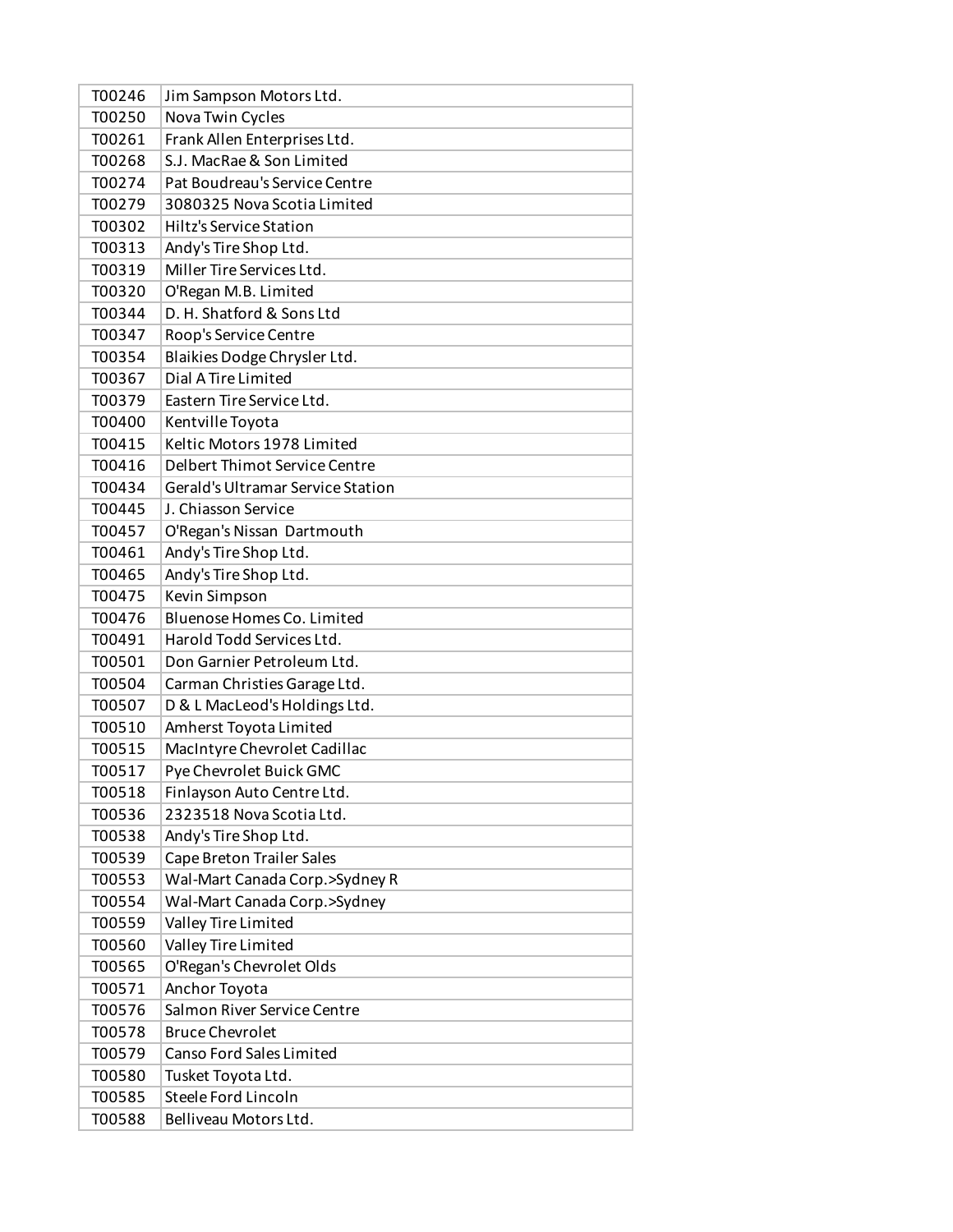| T00589 | Bridgewater Volkswagen         |
|--------|--------------------------------|
| T00591 | 3278724 Nova Scotia Limited (C |
| T00596 | Thistle Hyundai                |
| T00597 | Clare Dodge Chrysler Ltd.      |
| T00600 | <b>Cumberland Honda</b>        |
| T00601 | <b>Highland Nissan</b>         |
| T00603 | 2365174 Nova Scotia Limited    |
| T00606 | Halifax Chrysler Dodge         |
| T00608 | Hillcrest Volkswagen (1979)    |
| T00611 | 2188142 Nova Scotia Limited    |
| T00613 | Fairley & Stevens Limited      |
| T00617 | <b>Park Street Trailers</b>    |
| T00618 | Ramsay's Auto Sales Ltd.       |
| T00621 | 1015605 Sales Ltd.             |
| T00634 | <b>Saunders Motors</b>         |
| T00636 | Truro Toyota Inc.              |
| T00638 | MacKay's Truck & Trailer Ctr   |
| T00639 | Jancel Automotive Ltd.         |
| T00641 | G.W. Mosher Motors Limited     |
| T00642 | Herron Pontiac Buick GMC Ltd.  |
| T00645 | 2463103 Nova Scotia Limited    |
| T00647 | Parsons Motors (1995) Limited  |
| T00648 | <b>Pothier Motors Limited</b>  |
| T00649 | Ron MacGillvray Chev Olds Ltd. |
| T00651 | Silver's Garage (1982) Limited |
| T00654 | Reigh's Service Centre Ltd.    |
| T00656 | Highland Ford Sales Ltd.       |
| T00662 | Broadway Auto Repair           |
| T00672 | <b>Stuart Leasing Limited</b>  |
| T00677 | <b>Lockhart Truck Centre</b>   |
| T00680 | Rainbow Motors Ltd.            |
| T00682 | Tri County Ford Mercury        |
| T00683 | Steele Chrysler Plymouth Ltd   |
| T00686 | Ramsay's Cycle & Sports        |
| T00687 | Morrisey Tire                  |
| T00688 | David Dupuis Auto              |
| T00689 | Parsons Auto Sales             |
| T00693 | <b>Star Tires Limited</b>      |
| T00694 | Tri-Mac Toyota Limited         |
| T00695 | C.E. Sargent & Son Ltd.        |
| T00699 | Southampton Service Center Ltd |
| T00710 | <b>Wilkins Limited</b>         |
| T00715 | Leo J. Beazley (1996) Ltd.     |
| T00718 | High Country Tire Limited      |
| T00720 | Dexter's Service Centre Ltd    |
| T00722 | Smith & Watt Limited           |
| T00725 | Paul D'Entremont Marine Ltd    |
| T00728 | The Atlantic RV Exchange       |
|        |                                |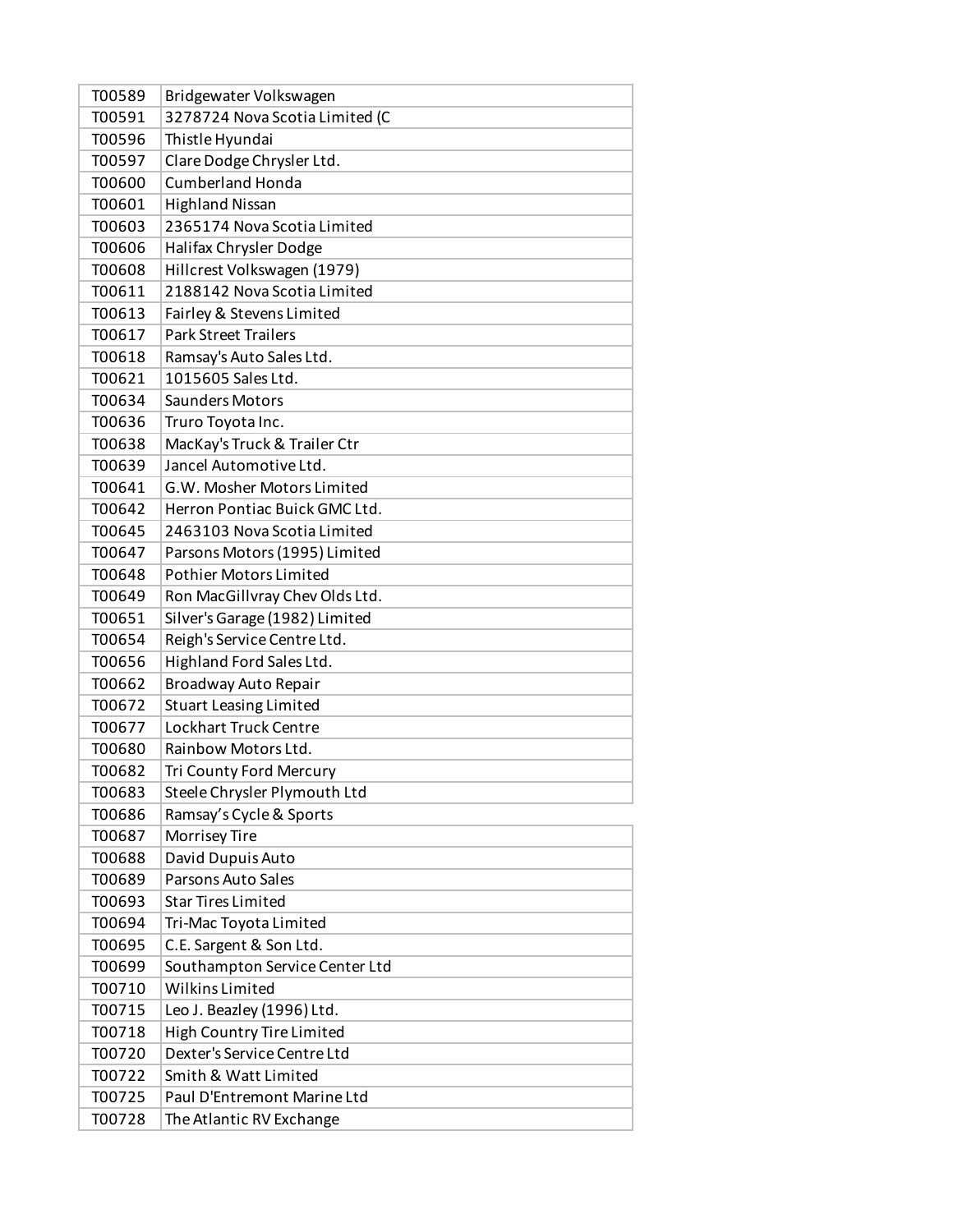| T00732 | <b>Hebron Service Centre</b>            |
|--------|-----------------------------------------|
| T00747 | <b>Bayview Auto Parts Limited</b>       |
| T00762 | Michelin North America                  |
| T00769 | Pro Cycle Limited                       |
| T00771 | C. Stewart Muffler Centre Ltd           |
| T00780 | Central Nova Motors Limited>Subaru      |
| T00781 | Central Nova Motors Limited>Hyundai     |
| T00786 | Tri-Star Industries Limited             |
| T00788 | Thomas L. Swaine Limited                |
| T00794 | C. Bourgeois Diesel Services            |
| T00797 | Everett's Garage Limited                |
| T00799 | E. Harrington Enterprises Ltd           |
| T00811 | Don McNeill Enterprises                 |
| T00813 | Dyno-Tech Limited                       |
| T00827 | White Water Marine Ltd.                 |
| T00841 | K.R. Robinson Enterprises               |
| T00843 | Arcadia Alignment                       |
| T00858 | Plaza Ford Sales Ltd.                   |
| T00864 | Nova Enterprises Ltd.                   |
| T00870 | <b>Breton Auto Sales Limited</b>        |
| T00872 | Peterbilt Atlantic                      |
| T00878 | Shore Cycle Limited                     |
| T00879 | Russell G. Dorey Enterprises            |
| T00888 | Seaview Motors Ltd.                     |
| T00909 | FCA Canada Inc.                         |
| T00913 | Moore's Service Centre Limited          |
| T00920 | Hilltop Alignment Centre Ltd            |
| T00962 | <b>Bridgestone Tires Inc</b>            |
| T00985 | <b>Townsend Auto Service</b>            |
| T00987 | <b>Costco Wholesalers</b>               |
| T00999 | 3015444 Nova Scotia Ltd. (Steele Group) |
| T01001 | Stone's Superior Homes Ltd.             |
| T01002 | MANAC Inc.                              |
| T01004 | <b>CS Tire Sales and Services</b>       |
| T01030 | G.W. Sampson Ltd.                       |
| T01033 | Dasz Enterprizes                        |
| T01051 | Century Saw & Marine Ltd.               |
| T01054 | Amherst Chrysler (1999) Ltd.            |
| T01055 | Sunset Marine Ltd.                      |
| T01060 | NRAC Ltd.                               |
| T01070 | <b>Wonder Auto Center</b>               |
| T01073 | Danny's Boat Building                   |
| T01106 | 3278725 Nova Scotia Limited             |
| T01107 | Civic Pride Automotive                  |
| T01117 | Pudgey Tire Ltd.                        |
| T01137 | Jed's Auto Repair Ltd.                  |
| T01139 | 3039214 Nova Scotia Limited             |
| T01154 | Shay Tire Limited                       |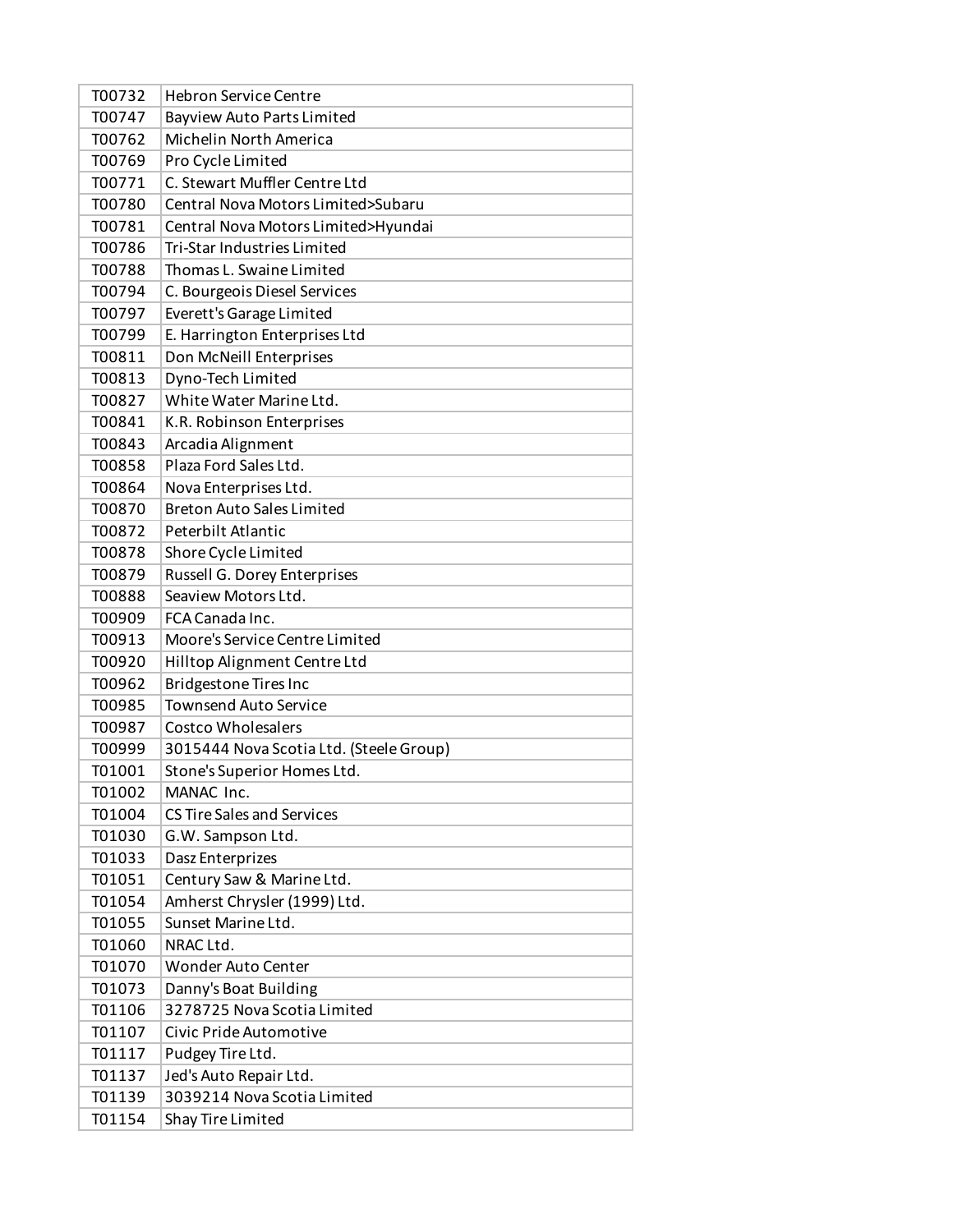| T01171 | Coast Tire                                 |
|--------|--------------------------------------------|
| T01172 | Continental Tire Canada Inc.               |
| T01177 | <b>Island Tire Limited</b>                 |
| T01182 | Blenkhorn's Auto Recyclers                 |
| T01188 | Super Automall Ltd. Kia                    |
| T01196 | Ford Motor Company of Canada               |
| T01197 | Cape Breton Hyundai                        |
| T01198 | Mighty Muffler and Brake                   |
| T01201 | <b>Central Tire Service</b>                |
| T01204 | Sydney Mazda                               |
| T01213 | Leonard C. Comeau Ltd                      |
| T01215 | Mr. Tire Limited                           |
| T01218 | Tabor Made Cycle Service                   |
| T01221 | <b>Greens Auto Limited</b>                 |
| T01222 | <b>CMD Auto Centre</b>                     |
| T01225 | O'Regan B-H Limited                        |
| T01228 | Wal-Mart Canada Corp. Halifax              |
| T01231 | Miller Tire Services Ltd.                  |
| T01238 | Scottcarr Inc.                             |
| T01239 | Freedom Cycle                              |
| T01241 | Gateway Hyundai Ltd.                       |
| T01253 | Coast Tire & Auto Service                  |
| T01258 | <b>Princess Auto Limited</b>               |
| T01259 | Corbin's Automotive                        |
| T01260 | 219 Automotive Inc.                        |
| T01261 | Ralph Ivey's Auto Repair Ltd.              |
| T01276 | 4019211 Canada Inc.                        |
| T01287 | Volvo Cars of Canada Ltd.                  |
| T01292 | 3068622 Nova Scotia Limited                |
| T01302 | Nutz 'N' Bolts Auto Repair                 |
| T01306 | R & R Kinsman's Auto Salvage               |
| T01315 | Nova Suzuki                                |
| T01317 | Penner Tire                                |
| T01319 | O'Regan's Toyota Halifax                   |
| T01322 | Barrachois Mechanical and Fabrication Inc. |
| T01335 | <b>Wonder Auto Center</b>                  |
| T01337 | Coast Tire                                 |
| T01348 | General Motors of Canada Company           |
| T01355 | Sea Masters Services Limited               |
| T01363 | <b>Coast Tire and Auto Service</b>         |
| T01389 | Gary Murphy Automotive Service             |
| T01392 | Dean's Automotive Repairs Ltd.             |
| T01394 | Fraserway R.V. Limited Partner             |
| T01399 | Stephen Mann Enterprises (Canadian Tire)   |
| T01402 | Roy Duguay Sales Ltd.                      |
| T01404 | Scotia Tire Services Ltd.                  |
| T01411 | Ashby Auto Repair                          |
| T01431 | Longmire's Tire Services                   |
|        |                                            |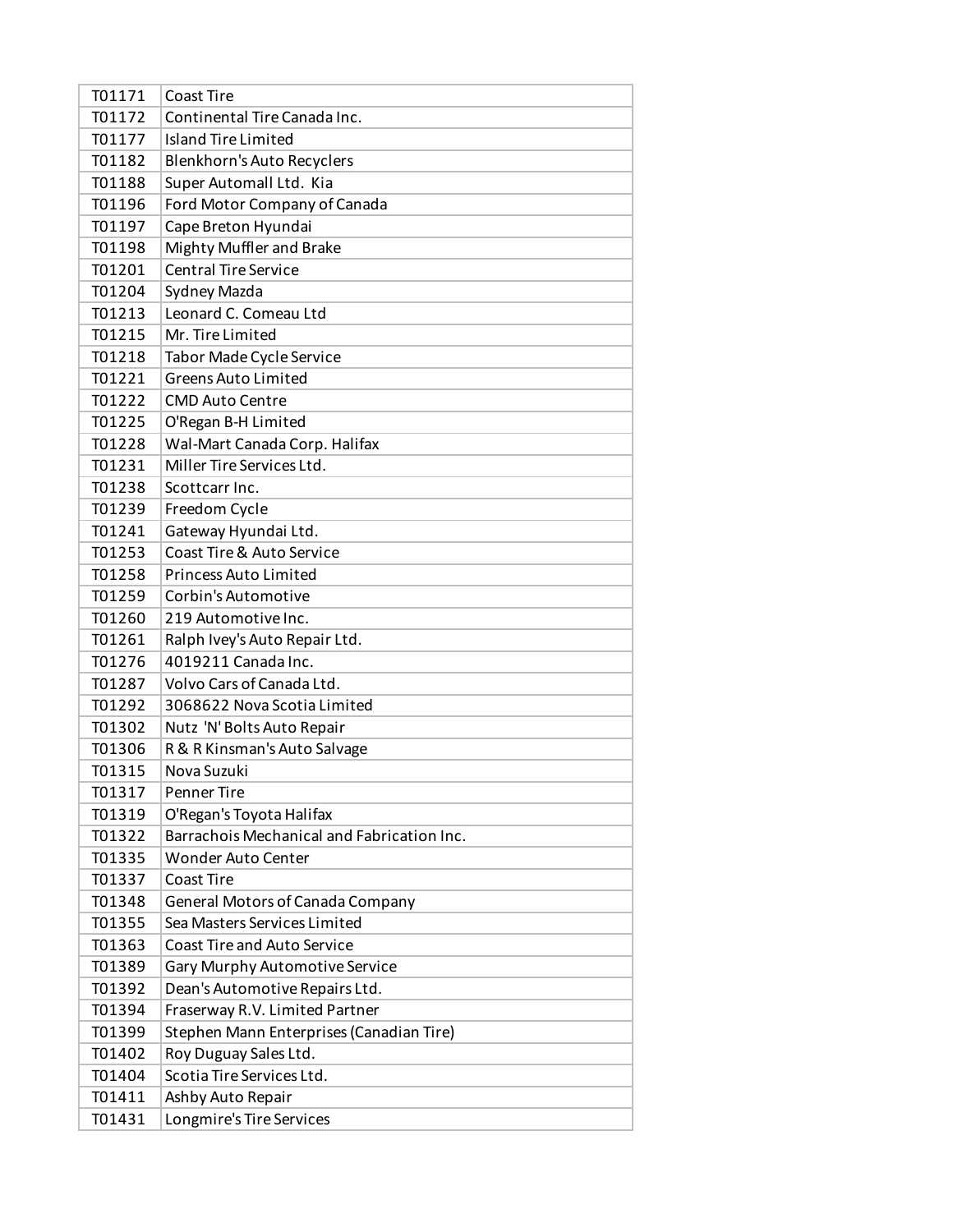| T01438 | Lanesville Auto-PICK UP ONLY                     |
|--------|--------------------------------------------------|
| T01440 | 3025050 Nova Scotia Limited                      |
| T01446 | Gary Somerton Car Care                           |
| T01449 | <b>CRC RV Centre</b>                             |
| T01451 | <b>DSL Tires and Wheels</b>                      |
| T01467 | B & H Hinze Enterprises Ltd. (Canadian Tire)     |
| T01476 | D & W Service Centre 2006 Ltd.                   |
| T01478 | William Whiting Sales Ltd. (Canadian Tire)       |
| T01479 | Michael Tourond Associate Dealer (Canadian Tire) |
| T01483 | The Home Depot Canada                            |
| T01487 | Valley Ford Limited                              |
| T01494 | 3174715 NS Ltd. (Halifax) (Mi                    |
| T01499 | <b>Canal Tire</b>                                |
| T01502 | <b>Toyo Tire</b>                                 |
| T01504 | Peck Auto Glass Ltd.                             |
| T01507 | <b>East Coast International Truck</b>            |
| T01508 | <b>Connors Esso</b>                              |
| T01509 | Colin's Glass Enterprise Ltd.                    |
| T01511 | Andy's Tire Shop Limited                         |
| T01516 | 3198154 Nova Scotia Ltd                          |
| T01518 | Billy Joe's Automotive, Inc.                     |
| T01531 | Toulouse Auto Repair Ltd.                        |
| T01533 | 3213695 Nova Scotia Limited                      |
| T01534 | CanaDream Inc.                                   |
| T01541 | <b>Wallace McNutt</b>                            |
| T01543 | Nodding's Sales and Service Ltd.                 |
| T01550 | Babin's Service Centre Ltd.                      |
| T01551 | Hann Automotive                                  |
| T01558 | Fort Equipment                                   |
| T01563 | <b>Gates Power Equipment</b>                     |
| T01577 | 3222497 Nova Scotia Limited                      |
| T01579 | J & K Mobile Wash Ltd.                           |
| T01581 | The Tire Rack Inc.                               |
| T01582 | Illingworth Auto Clinic                          |
| T01586 | Hyundai Auto Canada Corp                         |
| T01593 | Performance Auto World Ltd.                      |
| T01597 | Little Chevrolet Buick GMC Limited               |
| T01598 | <b>National Tire Distributors</b>                |
| T01603 | Mackley Equipment Ltd.                           |
| T01604 | Gillis Truckways Inc.                            |
| T01610 | 3094432 Nova Scotia Limited                      |
| T01612 | R.P. Anaka Investments - Canadian Tire           |
| T01613 | Elmsdale Service Center Ltd.                     |
| T01615 | Distribution Stox Inc/Stox Distribution Inc.     |
| T01624 | Tantramar Chevrolet Buick GMC(                   |
| T01625 | Murray Motors (pick up only remitting on T01597) |
| T01627 | O'Regan Motors Ltd                               |
| T01630 | 3231040 Nova Scotia Ltd. (Kia)                   |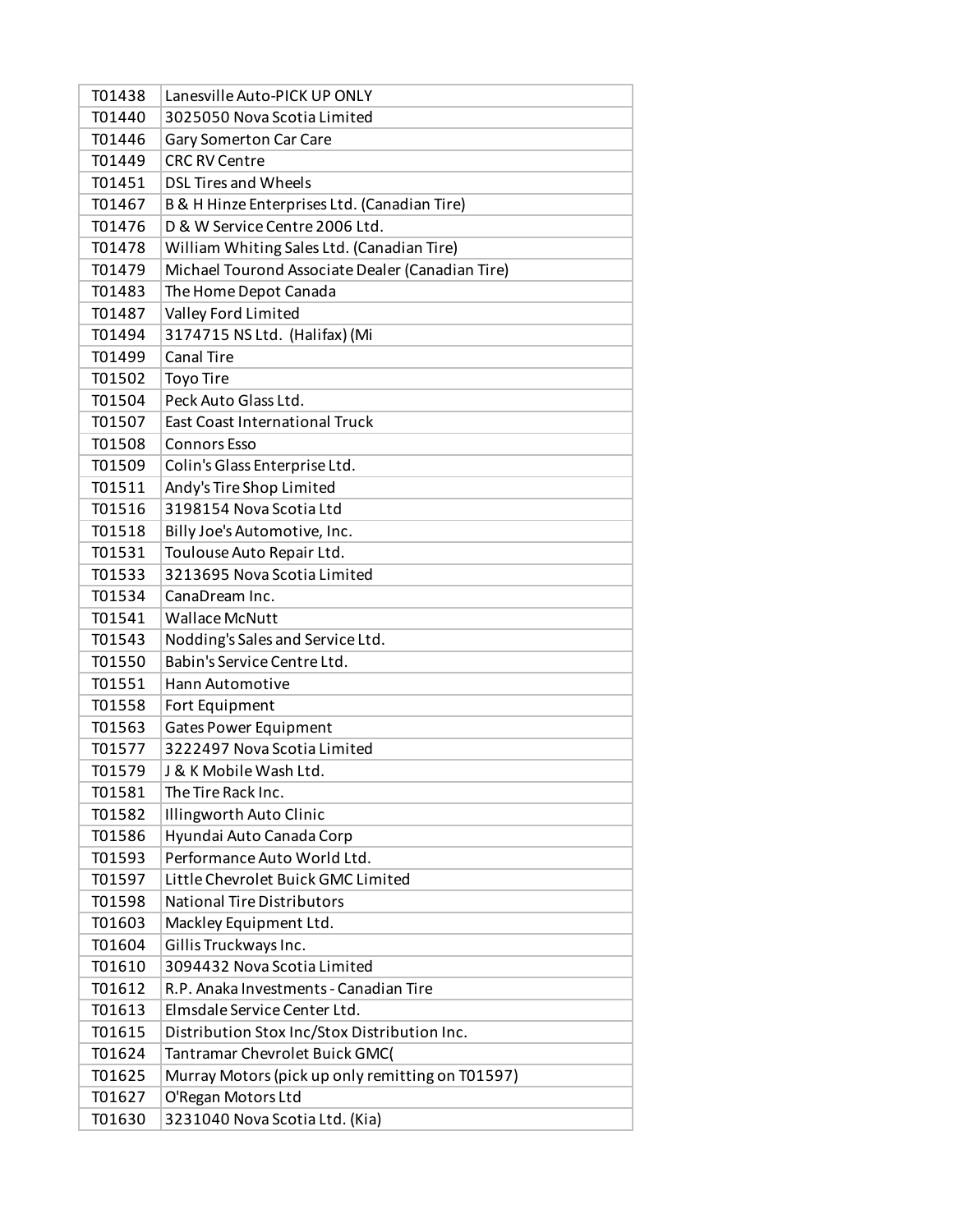| T01631 | Suzuki Canada Inc.                              |
|--------|-------------------------------------------------|
| T01633 | Costco Wholesale Canada Ltd. (Pick up only)     |
| T01634 | Mitsubishi Motor Sales of Canada                |
| T01636 | Acadia Equipment Rentals Ltd.                   |
| T01640 | Beech Hill Auto Repair                          |
| T01644 | Bruce Automotive Yarmouth Inc.                  |
| T01648 | Groundmax Limited                               |
| T01654 | Crestline Coach Ltd                             |
| T01658 | Green Diamond Tires Atlantic Inc.               |
| T01662 | Mitsubishi                                      |
| T01663 | TK's Car, Truck & Heavy Equipment               |
| T01665 | 3083743 NS Ltd. Audi of Halifax                 |
| T01667 | 3240220 NS Ltd. (Kia)                           |
| T01688 | Jim Keay Ford Lincoln Ltd.                      |
| T01689 | Miller Tire Services Ltd.                       |
| T01690 | O'Regan's K-H Limited                           |
| T01692 | <b>B2C Pneus Incorp</b>                         |
| T01696 | Direct Tire (Don Garnier Petr                   |
| T01697 | Grab 'N' Go Tire & Wheel Clear                  |
| T01700 | 3237541 NS Limited                              |
| T01701 | 3232172 Nova Scotia Limited                     |
| T01704 | Halifax Motor Sports Limited                    |
| T01705 | 3248373 Nova Scotia Limited                     |
| T01706 | Steele Chrysler, GMC, Buick                     |
| T01708 | Full Throttle Powersports Limited               |
| T01709 | 3231890 Nova Scotia Limited                     |
| T01712 | <b>Barrington Tire Inc</b>                      |
| T01713 | Marian Richard Enterprises Inc. (Canadian Tire) |
| T01721 | 3256443 Nova Scotia Limited (                   |
| T01722 | S & D Smith - Central Supplies                  |
| T01725 | Metal Fab Ltd                                   |
| T01726 | 3256279 NS Ltd. Steele Subaru                   |
| T01727 | J.J. Cunningham Sales Ltd. (Canadian Tire)      |
| T01729 | Serious Sounds                                  |
| T01732 | A & M Wardell Sales Ltd. (Canadian Tire)        |
| T01733 | <b>Fast Track Auto</b>                          |
| T01734 | Seal Cove Holdings Ltd.                         |
| T01737 | 3258071 Nova Scotia Limited                     |
| T01738 | 3268216 Nova Scotia Ltd                         |
| T01745 | Martin Leclerc Holding Inc (Canadian Tire)      |
| T01749 | Wants Industrial Tire Solutions                 |
| T01751 | G & O Young Enterprises Ltd. (Canadian Tire)    |
| T01752 | TBG Autoparts Inc                               |
| T01754 | Seacoast Automotive                             |
| T01755 | Home Hardware Stores Limited                    |
| T01756 | Pine Acres Stewiacke Limited                    |
| T01758 | <b>Cumberland Automotive</b>                    |
| T01760 | DeSutter Investments Inc. (Canadian Tire)       |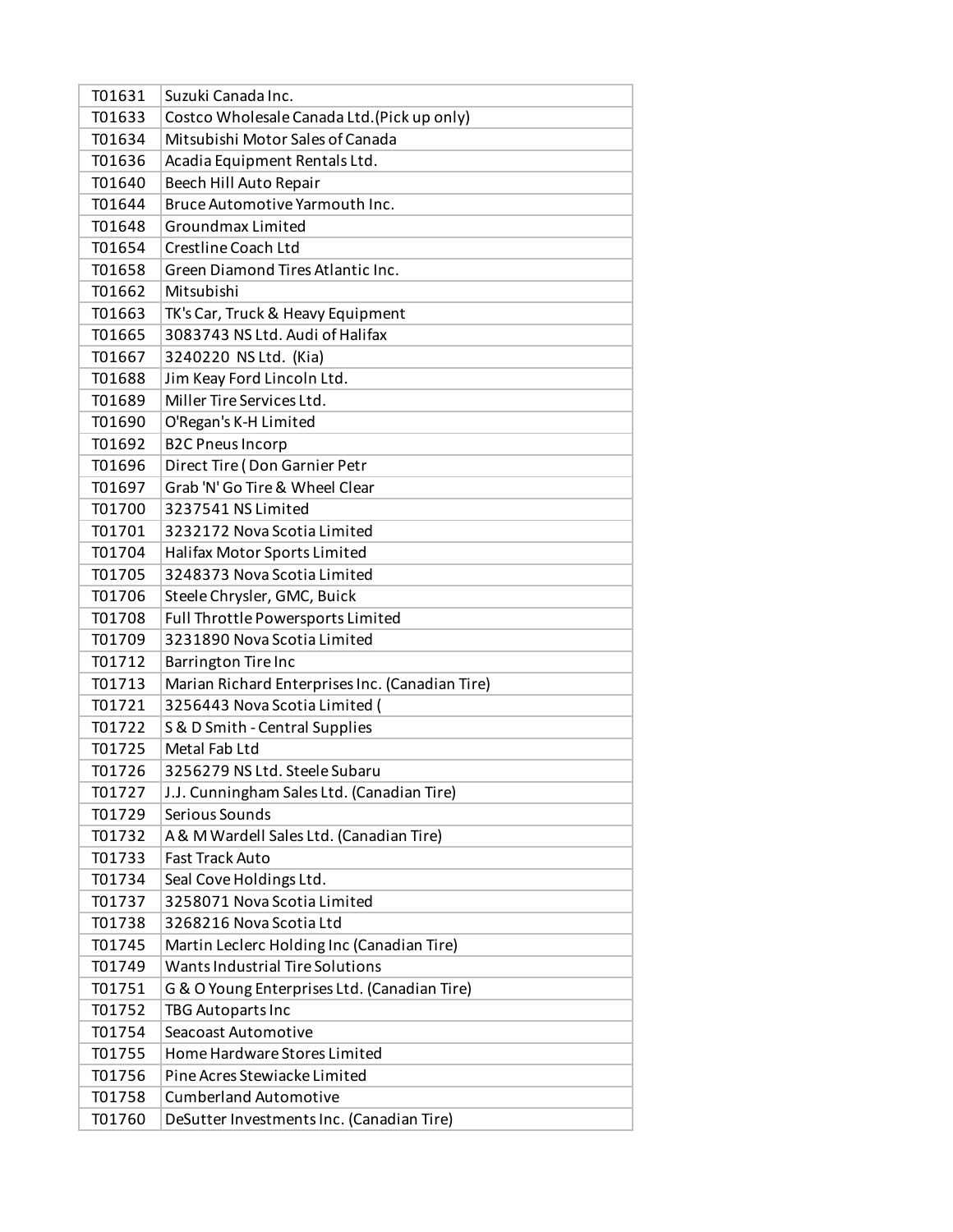| T01762 | Canadian Tire - Associate Dealer              |
|--------|-----------------------------------------------|
| T01763 | 3263258 Nova Scotia Ltd                       |
| T01765 | Roseway Chrysler                              |
| T01767 | <b>Revolution Automotive Solution</b>         |
| T01768 | La Cie Canada Tire Inc.                       |
| T01770 | DM Bouwman Retailing Ltd. (Canadian Tire)     |
| T01771 | <b>Volvo Trucks Canada</b>                    |
| T01774 | Bruce Chevrolet Buick GMC Ltd.                |
| T01776 | Three Forty Automotive Ltd.                   |
| T01777 | Action Car & Truck Accessories Inc.           |
| T01783 | Thorncrest Sherway Inc.                       |
| T01785 | Island Well Drilling Limited                  |
| T01786 | John. J. Daigle Holding Inc.                  |
| T01789 | R. Portengen Home & Auto Inc. (Canadian Tire) |
| T01790 | Bruce Ford Sales Ltd.                         |
| T01794 | 3283522 NS Ltd.                               |
| T01796 | MJ Doreleyers & Sales Ltd. (Canadian Tire)    |
| T01797 | 3227141 NS Ltd.                               |
| T01798 | Valley Tire Ltd.                              |
| T01799 | 3264347 NS Ltd.                               |
| T01800 | OK Tire Elmsdale                              |
| T01802 | Boutique Linus Inc.                           |
| T01803 | M & D Brien Enterprises Ltd (Canadian Tire)   |
| T01804 | <b>Truro Nissan</b>                           |
| T01807 | BAC Enterprise Ltd.                           |
| T01808 | The Tire Man                                  |
| T01809 | <b>Commercial Tire</b>                        |
| T01810 | Leeds Transit Inc.                            |
| T01812 | Kent Building Supplies                        |
| T01813 | Canadian Tire Corporation, Limited            |
| T01814 | <b>HPSC Limited</b>                           |
| T01816 | R. Portengen Home & Auto Inc. (Canadian Tire) |
| T01817 | <b>Velocity Tires</b>                         |
| T01818 | <b>Hillside Trailer Services</b>              |
| T01820 | OK Tire Stores Inc.                           |
| T01821 | Nissan Canada Inc.                            |
| T01822 | Kustom Creations Cycle & Ink                  |
| T01823 | 3321421 Nova Scotia Limited                   |
| T01825 | Tesla Motors Canada ULC                       |
| T01827 | A. Cunningham - Canadian Tire                 |
| T01828 | 3291625 Nova Scotia Ltd.-Colonial Honda       |
| T01829 | Bayer's Lake Tire Ltd - OK Tire               |
| T01830 | <b>Hellbound Custom Cycles</b>                |
| T01833 | Peerless Ltd.                                 |
| T01834 | Sydney River Tire Ltd.                        |
| T01836 | Coast Tire Auto Service Ltd.                  |
| T01837 | New Minas Tire Limited                        |
| T01838 | Pirelli Tire Inc.                             |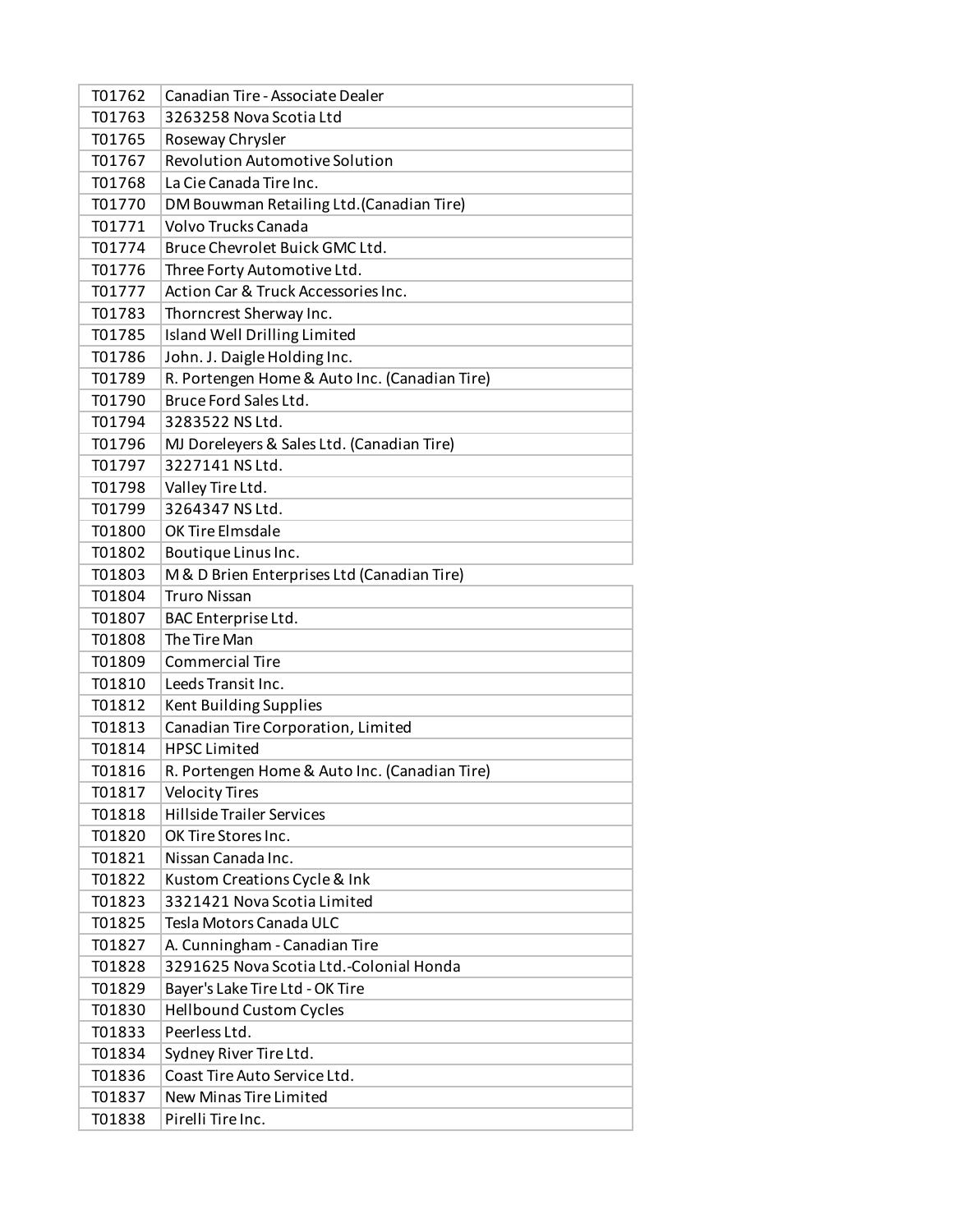| T01839 | KIA Canada Inc.                         |
|--------|-----------------------------------------|
| T01842 | Nielsen Spring Shop Ltd.                |
| T01843 | Weezy Auto Repair                       |
| T01846 | S. B. Auto                              |
| T01849 | 360 Automotive                          |
| T01852 | 3293647 Nova Scotia Limited             |
| T01853 | 1010Tires.com                           |
| T01855 | Yokohama Tire (Canada) Inc.             |
| T01857 | 3302775 Nova Scotia Limited             |
| T01858 | 3302775 Nova Scotia Limited             |
| T01859 | 3302776 Nova Scotia Limited             |
| T01860 | 3302776 Nova Scotia Limited             |
| T01861 | Atlantic Oliver Retread Ltd.            |
| T01863 | Sear's Eastern Auto Sales Limited       |
| T01864 | Ready to Race Auto Incorporated         |
| T01866 | <b>Bruce H-N Limited</b>                |
| T01867 | W. R. Benjamin Products                 |
| T01868 | Goodspeed Trading Inc.                  |
| T01869 | Apex Tire Services Ltd.                 |
| T01870 | O'Regan South Shore Inc.                |
| T01871 | O'Regan's S-B Inc.                      |
| T01872 | O'Regan's H-B Inc.                      |
| T01874 | D. R. Polley Used Cars Limited          |
| T01876 | Moon's Garage Inc.                      |
| T01877 | Hibby's Tire Service & Garage           |
| T01878 | Jerry's RV Trailer Sales & Service Ltd. |
| T01879 | Colin & Sons Car Care Limited           |
| T01880 | Groupe Touchette Inc.                   |
| T01882 | Liberty CC Motor Sports Inc.            |
| T01885 | Western Global Canada                   |
| T01886 | <b>Glooscap Discount Tire</b>           |
| T01887 | South Shore Speed and Sounds            |
| T01888 | Taylor Ford Amherst Ltd.                |
| T01889 | 3307917 Nova Scotia Limited             |
| T01890 | 3307918 Nova Scotia Limited             |
| T01891 | 10338699 Canada Inc.                    |
| T01892 | <b>B &amp; T Battery and Auto Parts</b> |
| T01895 | Transbed-Dai                            |
| T01897 | Glen Kynock Auto Repairs                |
| T01899 | 3293752 Nova Scotia Limited             |
| T01900 | M. MacKenzie Garage                     |
| T01901 | Meisner's Auto                          |
| T01902 | H.V. Anthony Greenhouses Limited        |
| T01903 | <b>Brannen's Service Center</b>         |
| T01904 | GD Equipment Limited                    |
| T01905 | Michael's Automotive Repair Solutions   |
| T01906 | Higgins and Sampson's Auto Pro Inc.     |
| T01907 | 3305991 Nova Scotia Limited             |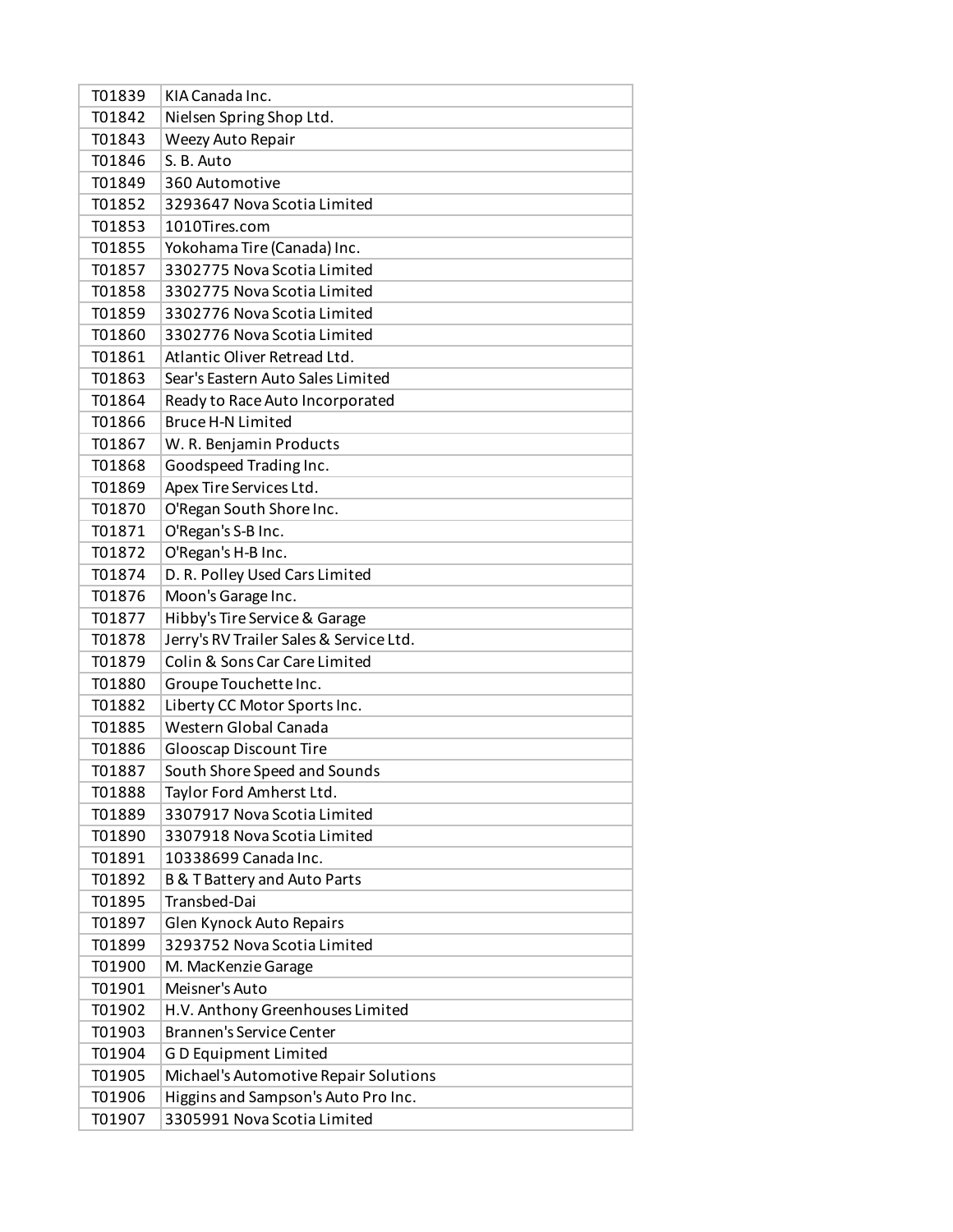| T01908 | Patterson Sales & Service Ltd.              |
|--------|---------------------------------------------|
| T01909 | Belle Cote Convenience Limited              |
| T01912 | CanMac Watercraft & More                    |
| T01913 | Danny's Speed Shop                          |
| T01914 | 2 U Like New Auto Everything                |
| T01915 | Scotia Tire Service Ltd. (Wholesale Center) |
| T01916 | Wilson Equipment Limited                    |
| T01919 | <b>Highway Tire</b>                         |
| T01920 | <b>Toromont Cat (Maritimes)</b>             |
| T01922 | Underwood's Tire Shop                       |
| T01923 | <b>Burnside Truck Center Limited</b>        |
| T01925 | <b>IPM Automotive</b>                       |
| T01926 | 3305220 Nova Scotia Limited                 |
| T01927 | <b>Atlantic Tire Distributors</b>           |
| T01929 | Fleet Brake Atlantic Ltd.                   |
| T01930 | New Star Marine & Scooter Inc.              |
| T01932 | <b>Taylor Automotive Services Limited</b>   |
| T01933 | South Shore Truck Centre                    |
| T01934 | <b>Direct Tire</b>                          |
| T01935 | To the Letter Automotive Ltd.               |
| T01936 | Ty Corra Fleet Solutions Inc.               |
| T01937 | Mercedes-Benz Canada Inc.                   |
| T01938 | D & E Service Center Ltd.                   |
| T01939 | Eastern Turf Equipment                      |
| T01940 | Elmsdale Service Center Ltd.                |
| T01942 | Joe Oostvogels' Automotive                  |
| T01943 | Nova Tire                                   |
| T01944 | <b>WML Enterprises</b>                      |
| T01945 | <b>Creative Auto Images</b>                 |
| T01947 | Neil Penney's Xpress Automotive             |
| T01948 | Antigonish Rent All Equipment Limited       |
| T01949 | Bridgetown Auto Service                     |
| T01950 | Fulem Holdings Ltd (#145 Halifax)           |
| T01951 | Fulem Holdings Ltd (#158 Dartmouth)         |
| T01952 | Wholesale Depot (Pick up only)              |
| T01953 | Top Point Auto Service and Sale Ltd.        |
| T01954 | ISI Automotive Inc.                         |
| T01955 | J.P. Cross Holdings Inc.                    |
| T01956 | CFS Auto Sales and Salvage                  |
| T01957 | Kraftwerx Auto Inc.                         |
| T01958 | Tri County Tractor                          |
| T01959 | <b>Choisnut's Tire and Auto Parts</b>       |
| T01960 | <b>Truro Motorsports</b>                    |
| T01962 | Northeast Truck & Trailer                   |
| T01963 | Brown's Garage Ltd.                         |
| T01965 | Exit 9 RV and Auto                          |
| T01967 | Acceleration Trading Inc.                   |
| T01969 | <b>Atlantic Car Stereo Limited</b>          |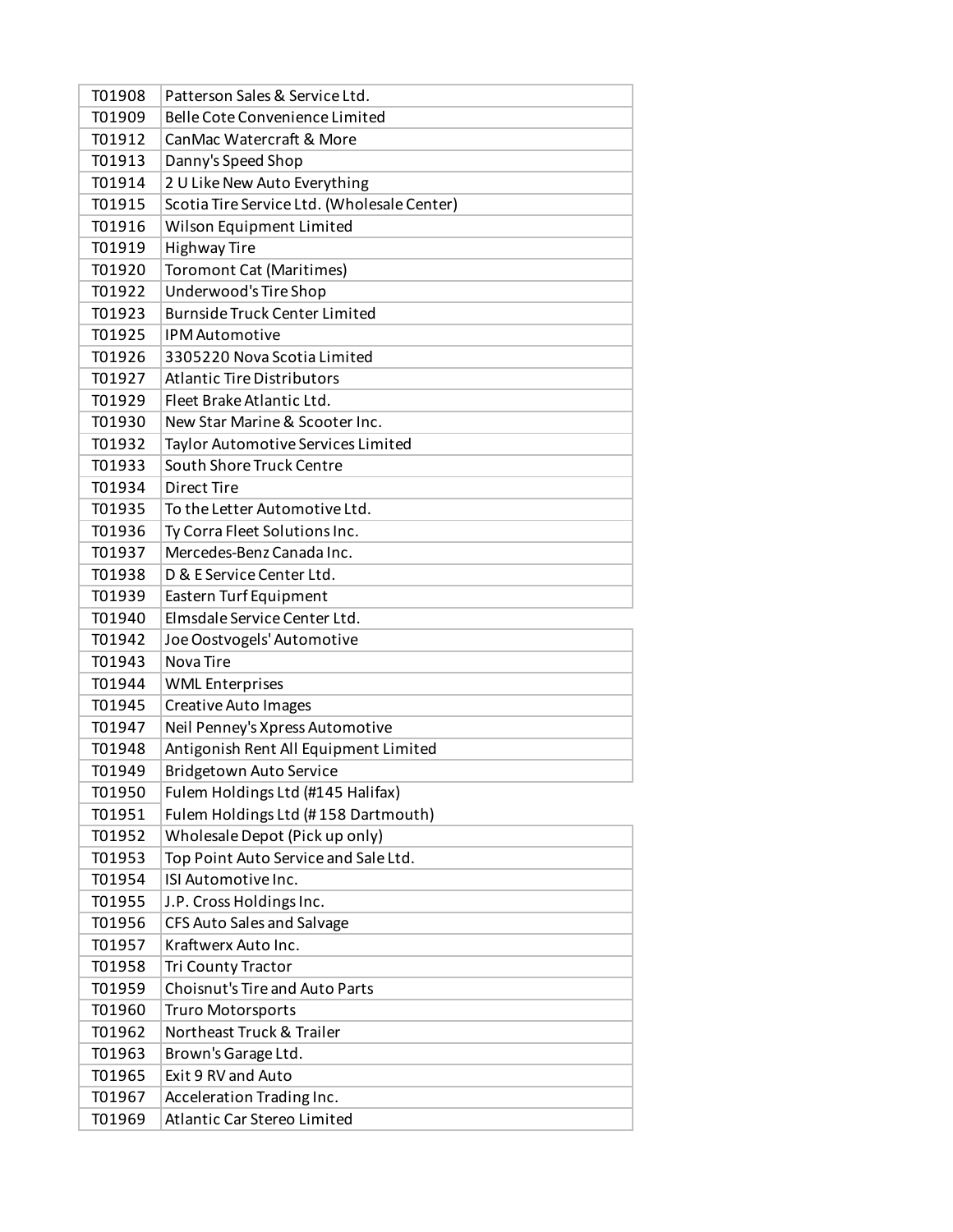| T01970 | <b>Target Mazda</b>                                 |
|--------|-----------------------------------------------------|
| T01972 | Dave Horne Automotive Ltd.                          |
| T01973 | Solutions BKC Canada Inc.                           |
| T01974 | Greenough Mechanical                                |
| T01977 | Halifax Auto Sport Ltd.                             |
| T01978 | McIntosh Run Auto Repair                            |
| T01980 | Nelson Hill Tire and Repairs                        |
| T01981 | <b>Top Coat Automotive</b>                          |
| T01982 | Baltas Maintenance and Auto Repair                  |
| T01983 | Maritime Vehicle Providers                          |
| T01985 | Andrew Langille's Auto Service and Repair           |
| T01986 | R & A Trailers                                      |
| T01987 | Eagle RV Services Ltd.                              |
| T01988 | Eastern Autowerks                                   |
| T01989 | Ratte Tires Inc. (Tire Direct)                      |
| T01990 | PMC Tire (Les Pneus Moins Chers Inc.)               |
| T01991 | <b>Bob Allen Auto Sales Limited</b>                 |
| T01992 | Service One Automotive                              |
| T01993 | Canadian Blue Bird Coach Ltd.                       |
| T01994 | Lowes - Rona Inc.                                   |
| T01995 | Langille's Service Station                          |
| T01996 | Oakhill Commercial & Recreational Equipment Limited |
| T01997 | Mahone Marine Ltd.                                  |
| T01998 | Andy's Tire Shop Limited                            |
| T01999 | 3316004 Nova Scotia Limited                         |
| T02000 | <b>Camtuff Mechanical</b>                           |
| T02001 | Andrew Bustin's Automotive                          |
| T02002 | Scott MacNeil Motors and RV Ltd.                    |
| T02003 | Atlantic Oliver Tire Ltd.                           |
| T02004 | Group BMR Inc.                                      |
| T02005 | <b>Rural Worx Auto Sales</b>                        |
| T02006 | <b>William Grey Enterprises</b>                     |
| T02007 | Strong Auto Centre Inc.                             |
| T02008 | <b>England Mechanical</b>                           |
| T02009 | Wheelwiz Inc.                                       |
| T02010 | CanadaWheels Inc.                                   |
| T02011 | Colbourne Ford Ltd.                                 |
| T02012 | Colbourne Chrysler, Jeep, Dodge, Ram Ltd.           |
| T02013 | Wile's Auto Service                                 |
| T02015 | 3323399 Nova Scotia Limited                         |
| T02016 | 3324476 Nova Scotia Limited                         |
| T02017 | S.B. Automotive Limited                             |
| T02020 | <b>Bargain Tire</b>                                 |
| T02021 | Shannon Feener's Automotive                         |
| T02022 | Sorat Wheels and Tires Inc.                         |
| T02023 | Bulldog Tire Inc.                                   |
| T02024 | Trailer Wizards Ltd.                                |
| T02025 | Always There Auto Glass                             |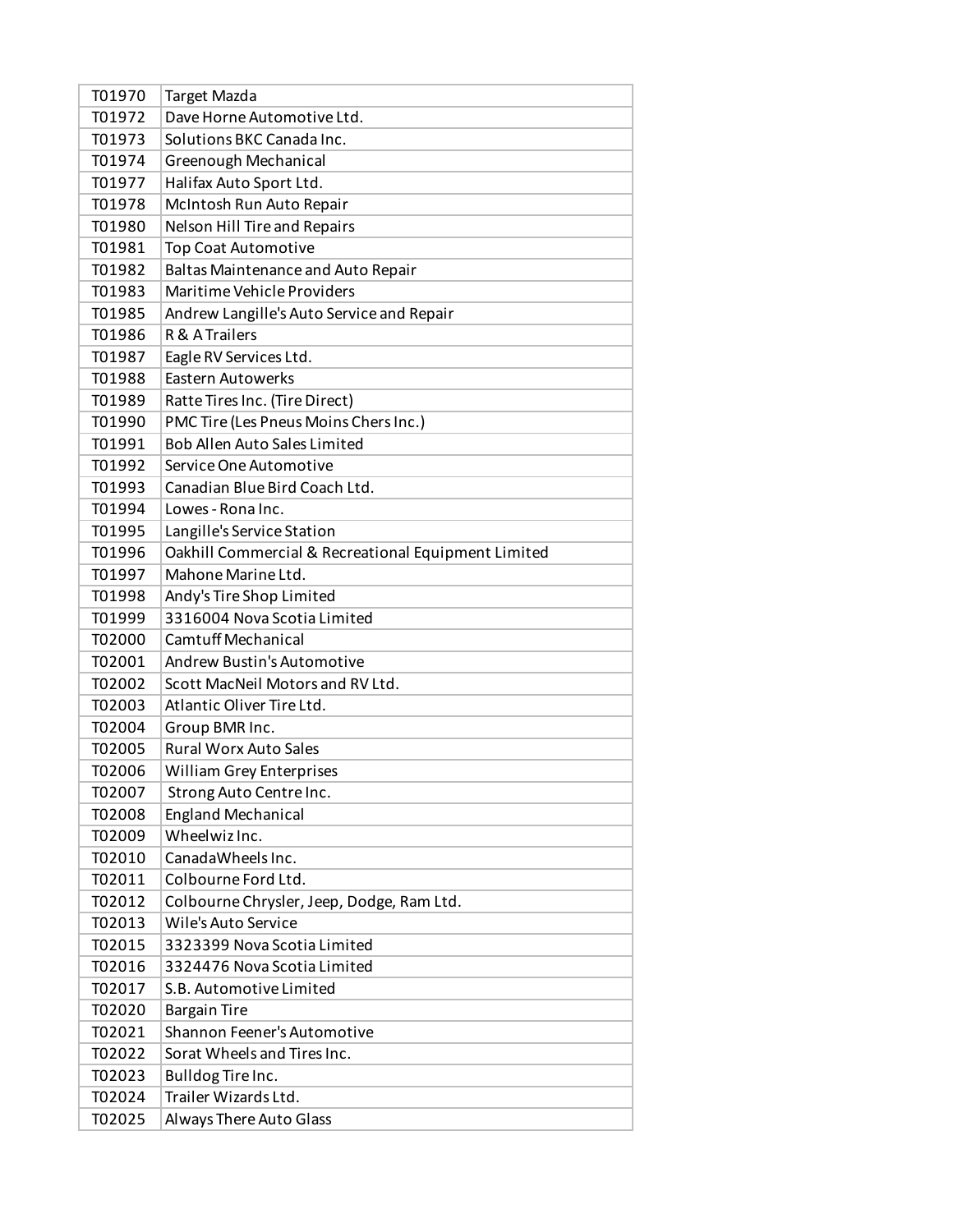| T02026 | Navistar Canada ULC                         |
|--------|---------------------------------------------|
| T02027 | Ardoise Mechanical Inc.                     |
| T02028 | Shay Tire Limited                           |
| T02029 | <b>Bruce Mazda</b>                          |
| T02030 | <b>Bruce Nissan</b>                         |
| T02031 | Team Green Diamond Power Sports Sydney Ltd. |
| T02032 | Nova Import Inc.                            |
| T02033 | Blockhouse Express Tyre and Oil Lab         |
| T02034 | 4Tires.ca                                   |
| T02035 | Mark's RV and Auto Repair                   |
| T02036 | McNicol's Transmission and Performance Ltd. |
| T02037 | Cornwallis Chev Buick GMC Limited           |
| T02038 | Convenient Auto & Tires Inc.                |
| T02039 | 3300753 Nova Scotia Limited                 |
| T02040 | 3333312 Nova Scotia Limited                 |
| T02041 | Odessa Canada Inc.                          |
| T02042 | Bayside RV Centre                           |
| T02043 | Royal Automotive Ltd.                       |
| T02044 | <b>Bruce D-Y Limited</b>                    |
| T02045 | Big Boy Auto                                |
| T02046 | <b>Provincial Spring Shop</b>               |
| T02047 | Lequille's Alignments                       |
| T02048 | Kenneth Lutz Trucks Limited                 |
| T02049 | Meadowvale Ford Sales and Service           |
| T02050 | Eastern Powersports Limited                 |
| T02051 | 3344322 Nova Scotia Limited                 |
| T02052 | <b>Trail Tire Group</b>                     |
| T02053 | Total Tire Distributors Inc.                |
| T02054 | Road Master Auto and Detailing              |
| T02055 | 4343923 Nova Scotia Limited                 |
| T02056 | Nova Bus Inc.                               |
| T02057 | Mike Merry's Truck and Trailer Repair       |
| T02058 | <b>Motion Autoworks</b>                     |
| T20259 | 3313631 Nova Scotia Limited                 |
| T02060 | 3313631 Nova Scotia Limited                 |
| T02061 | 4347755 Nova Scotia Limited                 |
| T02062 | Hennywales Auto Services Inc.               |
| T02063 | Unimax Ltd.                                 |
| T02064 | Kal Tire - Truro                            |
| T02065 | Kal Tire - New Minas                        |
| T02066 | Kal Tire - Dartmouth                        |
| T02067 | Kal Tire - Bridgewater                      |
| T02068 | Kal Tire - Antigonish                       |
| T02069 | 9215-0770 Quebec Inc.                       |
| T02070 | Kennedy's Ultimate Tire and Repair          |
| T02071 | Maritime Rust Prevention                    |
| T02072 | <b>T&amp; J Tire Service</b>                |
| T20273 | Michael MacGrath Automotive Care            |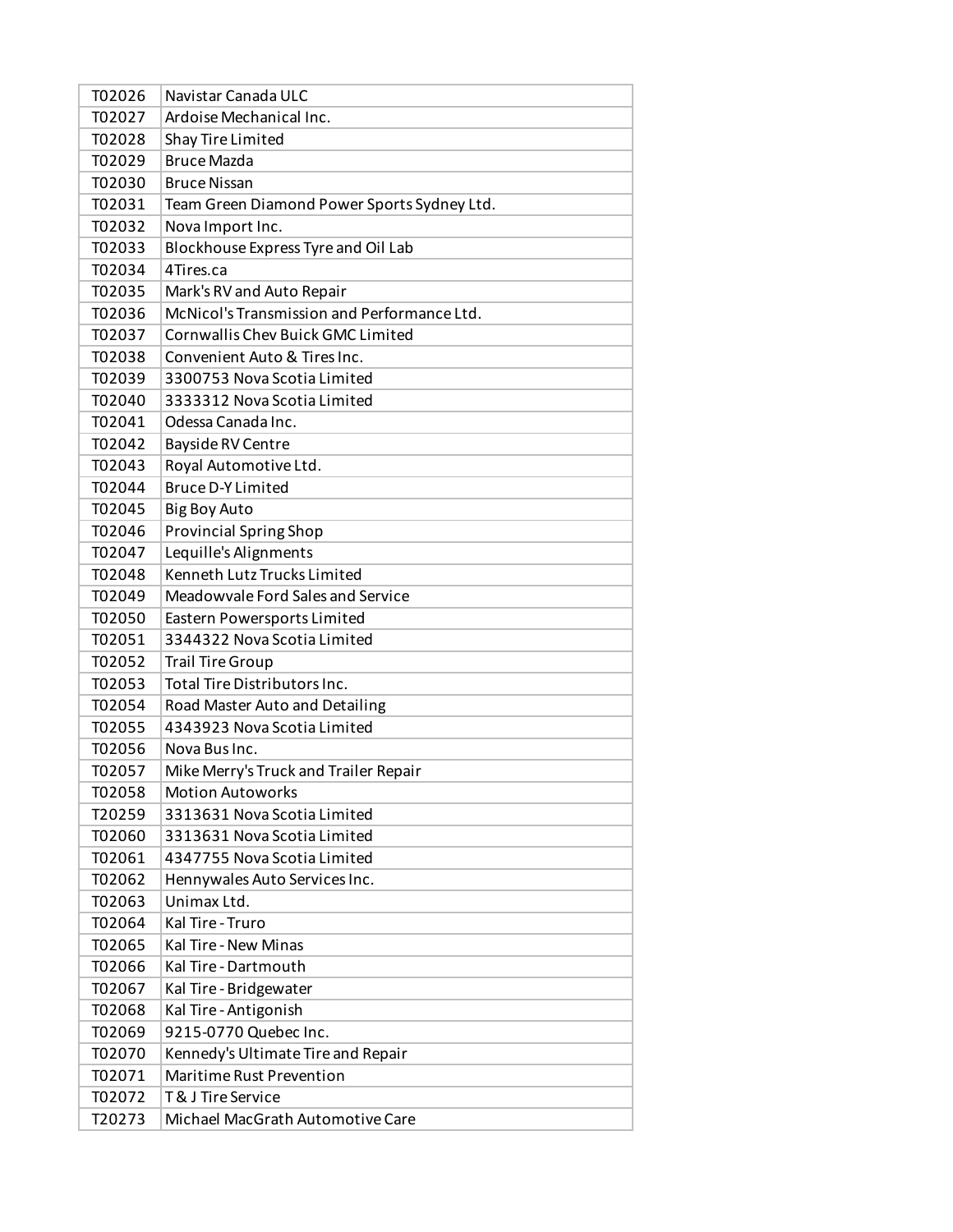| T02074 | Scotty's Car Wash Limited    |
|--------|------------------------------|
| T02075 | IS &C Automotive Inc.        |
| T02076 | Double WW Auto               |
| T02077 | Liberty CC Motor Sports Inc. |
| T02078 | Ok Tire Portland Street      |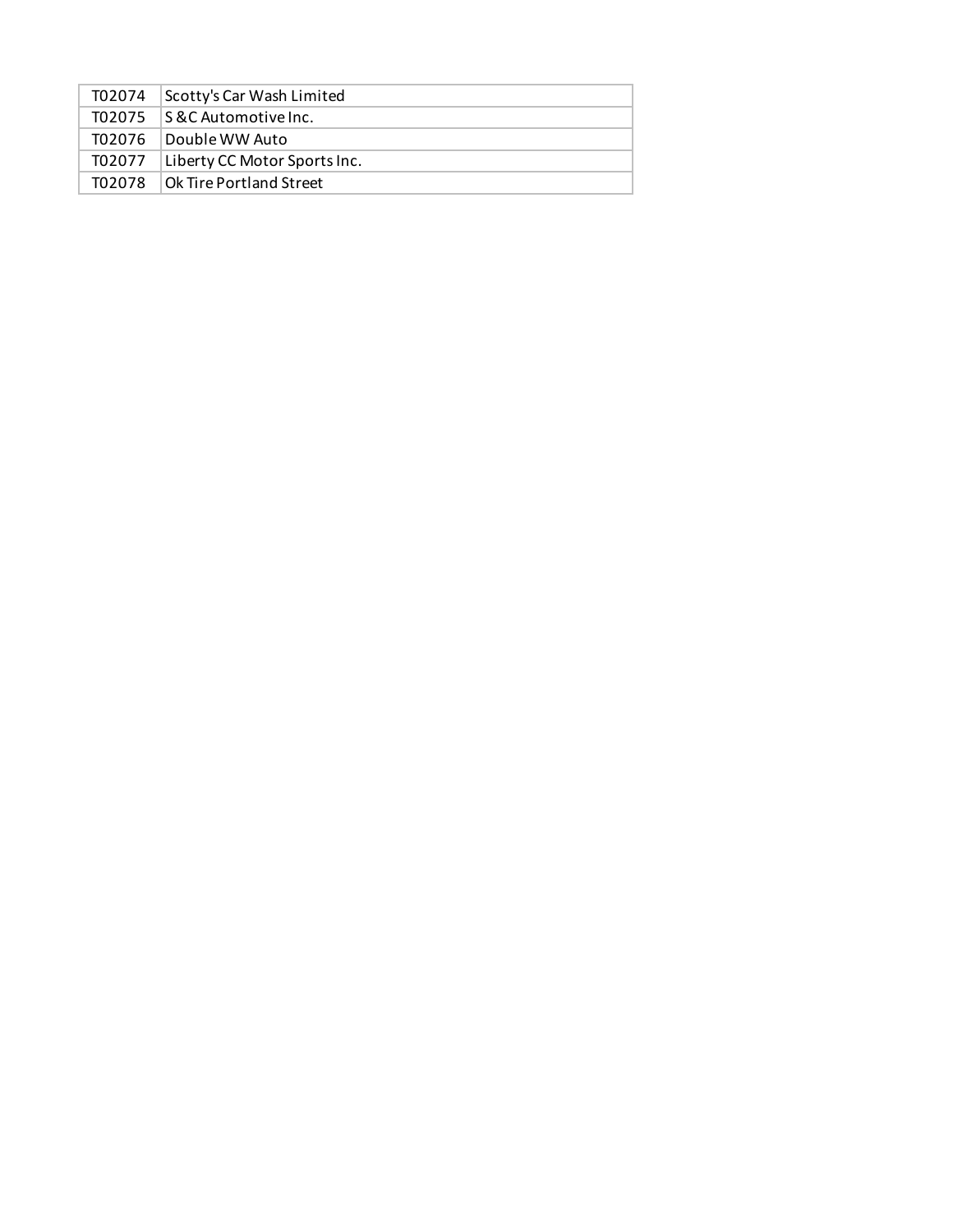| <b>Operating Name</b>           |
|---------------------------------|
| <b>Tire Shack</b>               |
| Canadian Tire                   |
| <b>Canadian Tire</b>            |
| Cheapy Tire & Auto              |
| Atlantic Tire Services Ltd.     |
| <b>Seaboard Tire Services</b>   |
| Scotia Tires Services Ltd.      |
| Scotia Tires Services Ltd.      |
| MacDonald Chrysler Limited      |
| Dartmouth Chrysler Jeep Dodge   |
| Connell Chrysler Dodge          |
| <b>Atlantic Acura</b>           |
| TLC Automotive Inc.             |
| Mr. Tire Ltd.                   |
| Larade's Tire Shop Limited      |
| Coast Tire & Auto Service Ltd.  |
| <b>Canadian Tire</b>            |
| Coast Tire & Auto Service Ltd.  |
| <b>Main Street Automotive</b>   |
| W.K. Donkin Tire Ltd. (OK Tire) |
| Ralph Freeman Motors Ltd        |
| Fundy Motors Ltd.               |
| Good Year Canada (Coast Tires)  |
| J. Kenney Garage Ltd.           |
| Canning Auto Service            |
| <b>Chester Service Center</b>   |
| Larry Hatt's Auto Service Ltd.  |
| Hollis Ford Inc                 |
| Gasit Enterprises Limited       |
| Henry's NAPA Autopro            |
| Miller Tire Craft Ltd.          |
| Mighty Auto                     |
| Arnold Hatt's Service Limited   |
| Tusket Sales & Service Limited  |
| Mighty Muffler & Brake          |
| Mighty Auto                     |
| Sherbrooke Garage Ltd.          |
| Cole Auto Sales Ltd.            |
| C.R. Palmeter Enterprises Ltd.  |
| Midway Motors Ltd.              |
| Midway Motors Ltd.              |
| Pettipas Family Automotive      |
| Family Tire Ltd.                |
| O'Regan's Toyota Dartmouth      |
| <b>Atwater's Service Centre</b> |
| Breton Tire Ltd.                |
| Steele Mazda                    |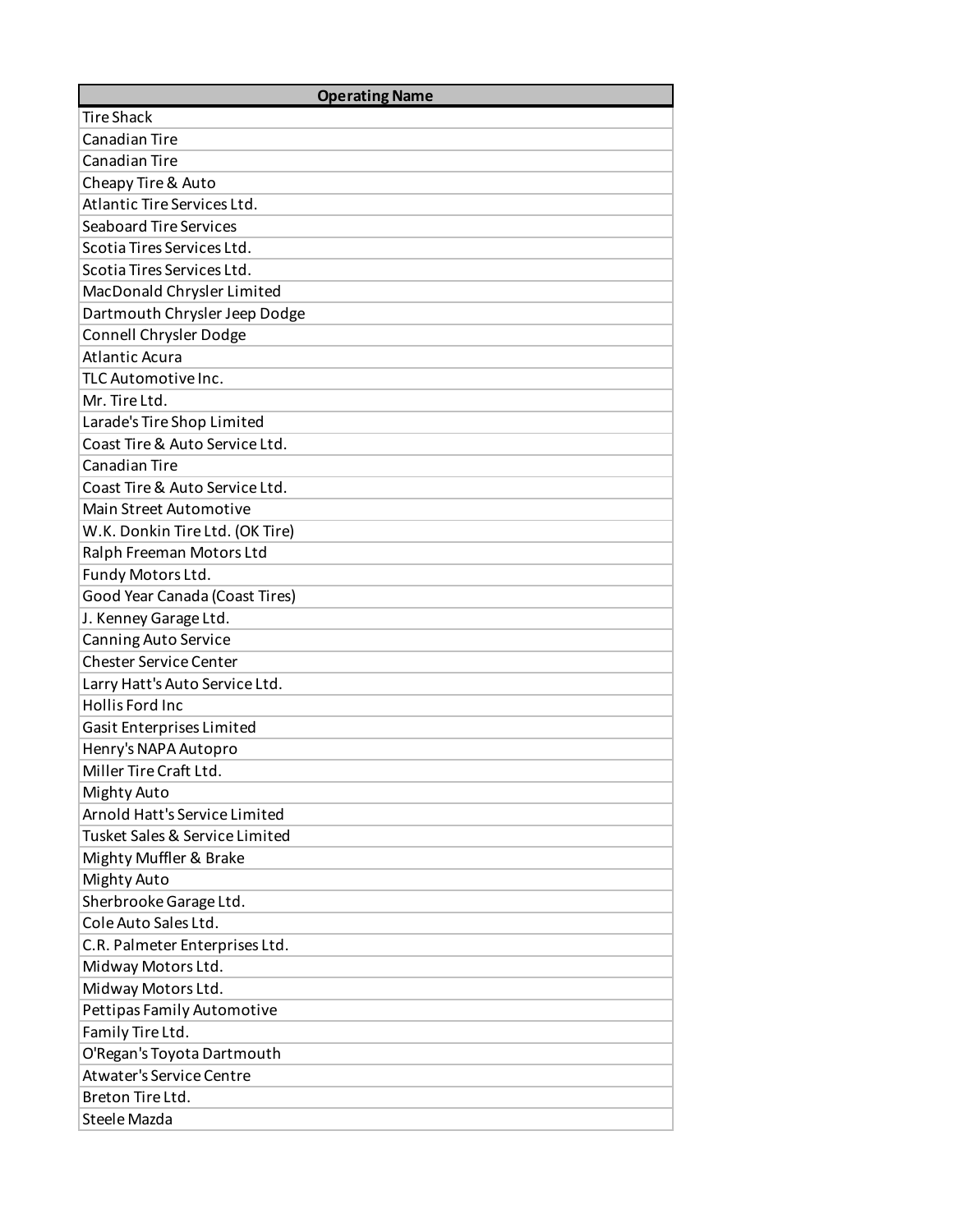| Jim Sampson Motors Ltd.                  |
|------------------------------------------|
| Nova Twin Cycles                         |
| Frank Allen Enterprises Limited          |
| S.J. MacRae & Son Limited (Esso)         |
| Pat Boudreau's Service Centre            |
| City Mazda                               |
| <b>Hiltz's Service Station</b>           |
| Andy's Tire Shop Ltd.                    |
| Miller Tire Craft Ltd.                   |
| O'Regan's Mercedes Benz Smart            |
| D. H. Shatford & Sons Ltd                |
| Roop's Esso                              |
| Blaikies Dodge Chrysler Ltd.             |
| Dial-A-Tire                              |
| Eastern Tire Service Ltd.                |
| Kentville Toyota                         |
| Keltic Motors 1978 Limited               |
| Delbert Thimot Service Centre            |
| <b>Gerald's Ultramar Service Station</b> |
| <b>Chiasson Service Station</b>          |
| O'Regan's Nissan Dartmouth               |
| Andy's Tire Shop Ltd.                    |
| Andy's Tire Shop Ltd.                    |
| Kevin Simpson Auto Repair                |
| Bluenose R.V. Centre                     |
| <b>Todd's South End Car Care</b>         |
| Direct Tire                              |
| Carman Christies Garage Ltd.             |
| MacLeod's Auto Service (Irving           |
| Amherst Toyota                           |
| MacIntyre Chevrolet Cadillac             |
| Pye Chevrolet Buick GMC                  |
| Finlayson Auto Centre Ltd.               |
| South Shore Tire                         |
| Andy's Tire Shop Ltd.                    |
| Cape Breton Trailer Sales                |
| Wal-Mart Canada Corp.>Sydney R           |
| Wal-Mart Canada Corp.>Sydney             |
| Valley Tire Limited                      |
| Valley Tire Limited                      |
| O'Regan's Chevrolet Olds                 |
| Anchor Toyota                            |
| Salmon River Service Centre              |
| <b>Bruce Chevrolet</b>                   |
| Canso Ford Sales Limited                 |
| Tusket Toyota Ltd.                       |
| Steele Ford Lincoln                      |
| Belliveau Motors Ltd.                    |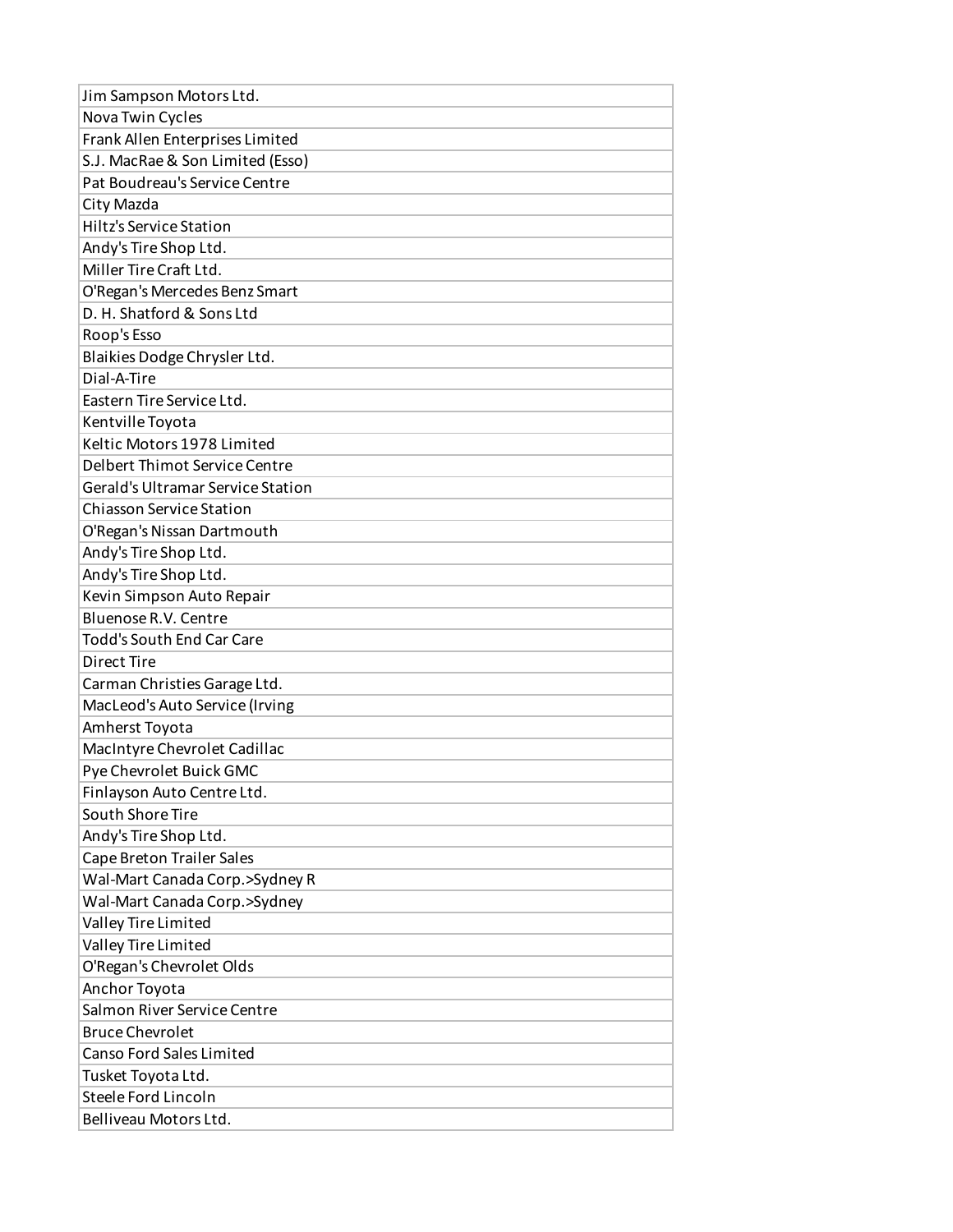| Bridgewater Volkswagen               |
|--------------------------------------|
| Century Honda                        |
| Thistle Hyundai                      |
| Clare Dodge Chrysler Ltd.            |
| <b>Cumberland Honda</b>              |
| Dale Motors Nissan                   |
| Dartmouth Hyundai                    |
| Halifax Chrysler Dodge               |
| Hillcrest Volkswagen (1979) Li       |
| Kings County Honda                   |
| Fairley & Stevens Limited            |
| Park Street Motor Company Ltd.       |
| Ramsay's Auto Sales Ltd.             |
| Lloyd MacDonald Nissan               |
| <b>Saunders Motors</b>               |
| Truro Toyota Inc.                    |
| MacKay's Truck & Trailer Centre      |
| Ceilidh Honda                        |
| <b>Mosher Motors Ford</b>            |
| Herron Pontiac Buick GMC Ltd.        |
| Valley Volkswagen                    |
| Parsons Motors (1995) Limited        |
| <b>Pothier Motors Limited</b>        |
| Ron MacGillvray Chev Olds Ltd.       |
| Silver's Garage (1982) Limited       |
| Reigh's Service Centre Ltd.          |
| Highland Ford Sales Ltd.             |
| Broadway Auto Repair                 |
| <b>Stuart Kia</b>                    |
| <b>Provincial Western Star Sales</b> |
| Vantage Motors                       |
| Tri County Ford Mercury              |
| Steele Chrysler Jeep Eagle           |
| <b>Cabot Power Sports</b>            |
| Morrisey Tire                        |
| David Dupuis Auto                    |
| Parsons Auto Sales                   |
| <b>Star Tires Limited</b>            |
| Tri-Mac Toyota Limited               |
| C.E. Sargent & Son Ltd.              |
| Southampton Service Center Lim       |
| <b>Portland Street Honda</b>         |
| Leo J. Beazley (1996) Ltd.           |
| High Country Tire Limited            |
| Dexter's Service Centre Limited      |
| Smith & Watt Limited                 |
| Paul D'Entremont Marine Ltd          |
| The Atlantic RV Exchange             |
|                                      |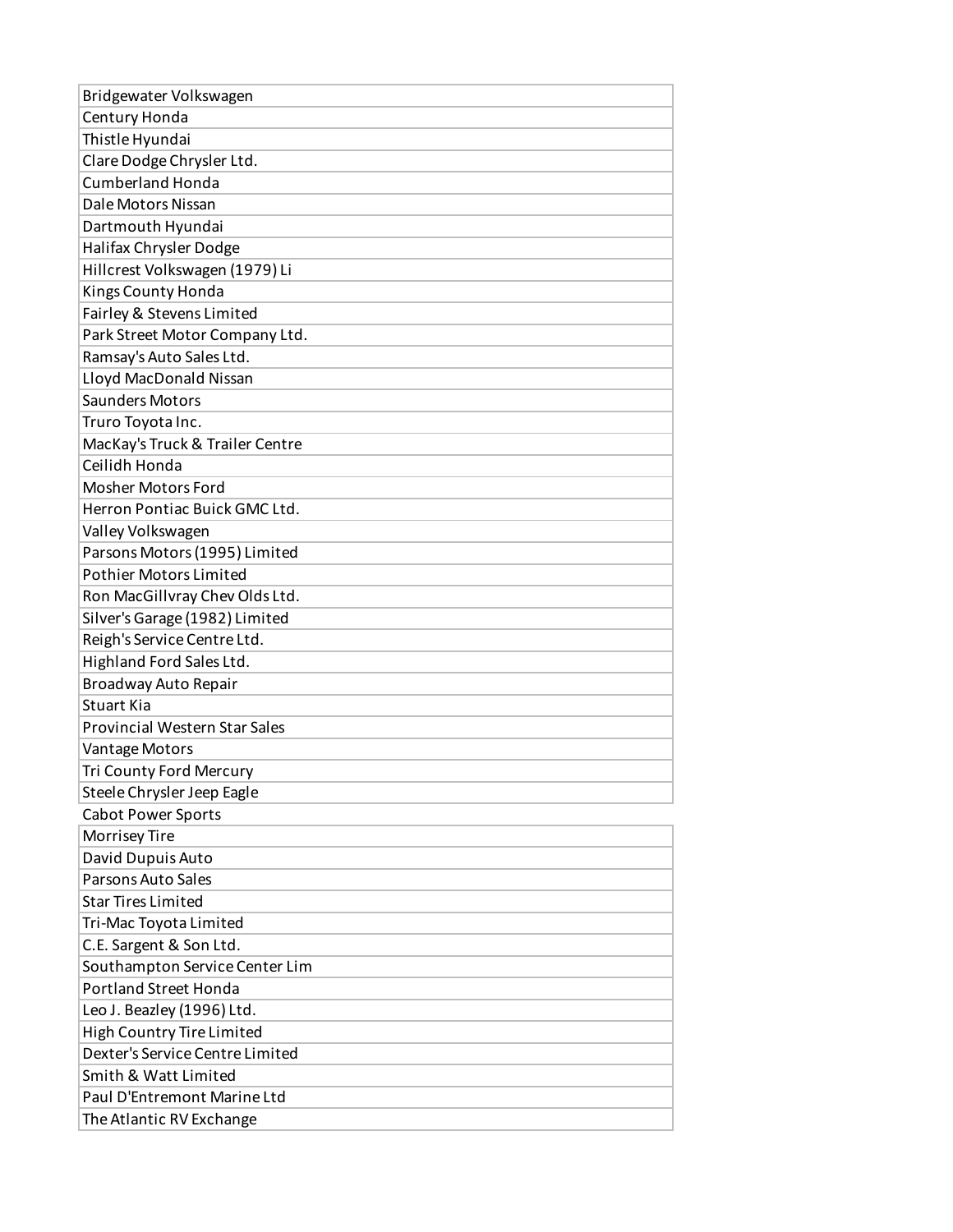| <b>Hebron Service Centre</b>       |
|------------------------------------|
| <b>Bayview Auto Parts Limited</b>  |
| Michelin North America             |
| Pro Cycle Limited                  |
| Thruway Muffler                    |
| <b>Central Nova Motors Subaru</b>  |
| Central Nova Motors Hyundai        |
| <b>Tri-Star Industries Limited</b> |
| Thomas L. Swaine Limited           |
| E. Bourgeois Trucking Ltd.         |
| Everett's Garage Limited           |
| Harrington Auto                    |
| MacNeil's Shell                    |
| Tom McDonnell's Service Centre     |
| White Water Marine Ltd.            |
| Kentville Chrysler Dodge           |
| L.R.T. Enterprise                  |
| Plaza Lincoln Mercury Sales Li     |
| Nova Enterprises Ltd.              |
| <b>Breton Toyota</b>               |
| Peterbilt of Nova Scotia           |
| Shore Cycle Limited                |
| Russell G. Dorey Enterprises L     |
| Seaview Motors Ltd.                |
| FCA Canada Inc.                    |
| Moore's Service Centre Limited     |
| Hilltop Alignment Centre           |
| Bridgestone Tires Inc              |
| <b>Townsend Auto Service</b>       |
| <b>Costco Wholesalers</b>          |
| Steele Volkswagen                  |
| Stone's Superior Homes Ltd.        |
| MANAC (Division of the CANAM M     |
| <b>CS Tire Sales and Services</b>  |
| G.W. Sampson Ltd.                  |
| Dasz Enterprizes                   |
| Century Saw & Marine Ltd.          |
| Amherst Chrysler (1999) Limited    |
| Sunset Marine Ltd.                 |
| <b>Adventure Motors</b>            |
| <b>Wonder Auto Center</b>          |
| Danny's Boat Building              |
| Century Hyundai                    |
| Civic Pride Automotive             |
| Pudgey Tire Ltd.                   |
| Jed's Auto Repair Ltd.             |
| Steele Hyundai                     |
| Shay Tire Limited                  |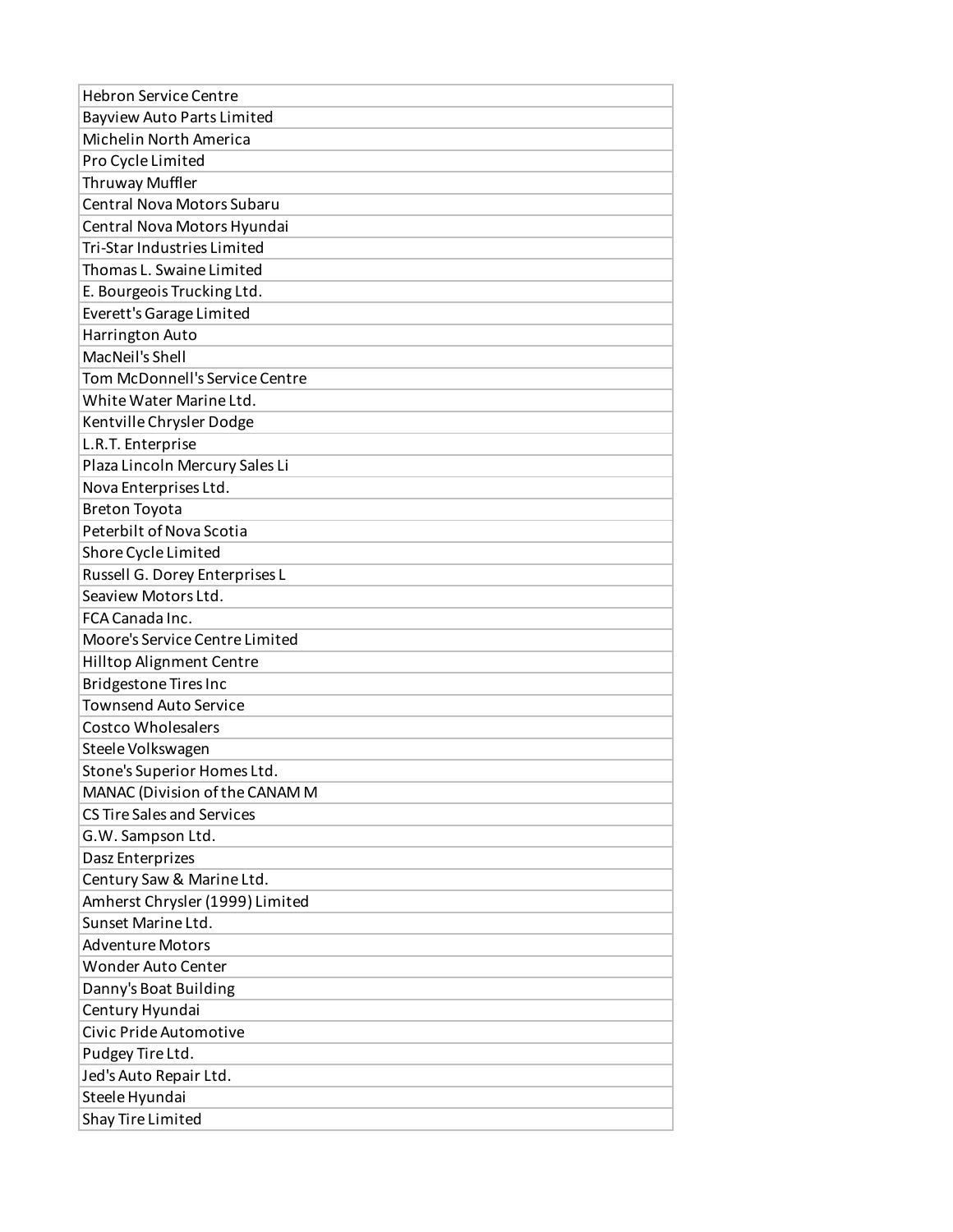| Coast Tire & Auto Service Ltd.             |
|--------------------------------------------|
| Continental Tire Canada Inc.               |
| <b>Island Tire Limited</b>                 |
| Blenkhorn's Auto Recyclers                 |
| MacDonald Kia                              |
| Ford Motor Company of Canada               |
| Cape Breton Hyundai                        |
| Dan Car Ltd.                               |
| <b>Central Tire Service</b>                |
| Sydney Mazda                               |
| Leonard C. Comeau Ltd                      |
| Mr. Tire Ltd.                              |
| Tabor Made Cycle Service                   |
| <b>Greens Auto Limited</b>                 |
| <b>CMD Auto Centre</b>                     |
| O'Regan B-H Limited                        |
| Wal-Mart                                   |
| Miller Tire Services Ltd.                  |
| Forbes Kia Bridgewater                     |
| Freedom Cycle                              |
| Gateway Hyundai Ltd.                       |
| Coast Tires & Auto Service Ltd             |
| <b>Princess Auto Limited</b>               |
| Corbin's Automotive                        |
| MacPhee Ford                               |
| Ralph Ivey's Auto Repair Ltd.              |
| RPM Cycle                                  |
| Volvo Cars of Canada Ltd.                  |
| Halifax Nissan                             |
| Nutz 'N' Bolts Auto Repair                 |
| R & R Kinsman's Auto Salvage               |
| Nova Suzuki                                |
| <b>Penner Tire</b>                         |
| O'Regan's Toyota Halifax                   |
| Barrachois Mechanical and Fabrication Inc. |
| Wonder Auto Center                         |
| Coast Tire                                 |
| General Motors of Canada Company           |
| Sea Pro Services                           |
| <b>Coast Tire and Auto Service</b>         |
| Gary's Petro Can                           |
| Dean's Automotive                          |
| Fraserway R.V. Centre Ltd.                 |
| <b>Canadian Tire</b>                       |
| Roy Duguay Sales Ltd.                      |
| Scotia Tire Services Ltd.                  |
| Ashby Auto Repair                          |
| Longmire's Tire Services                   |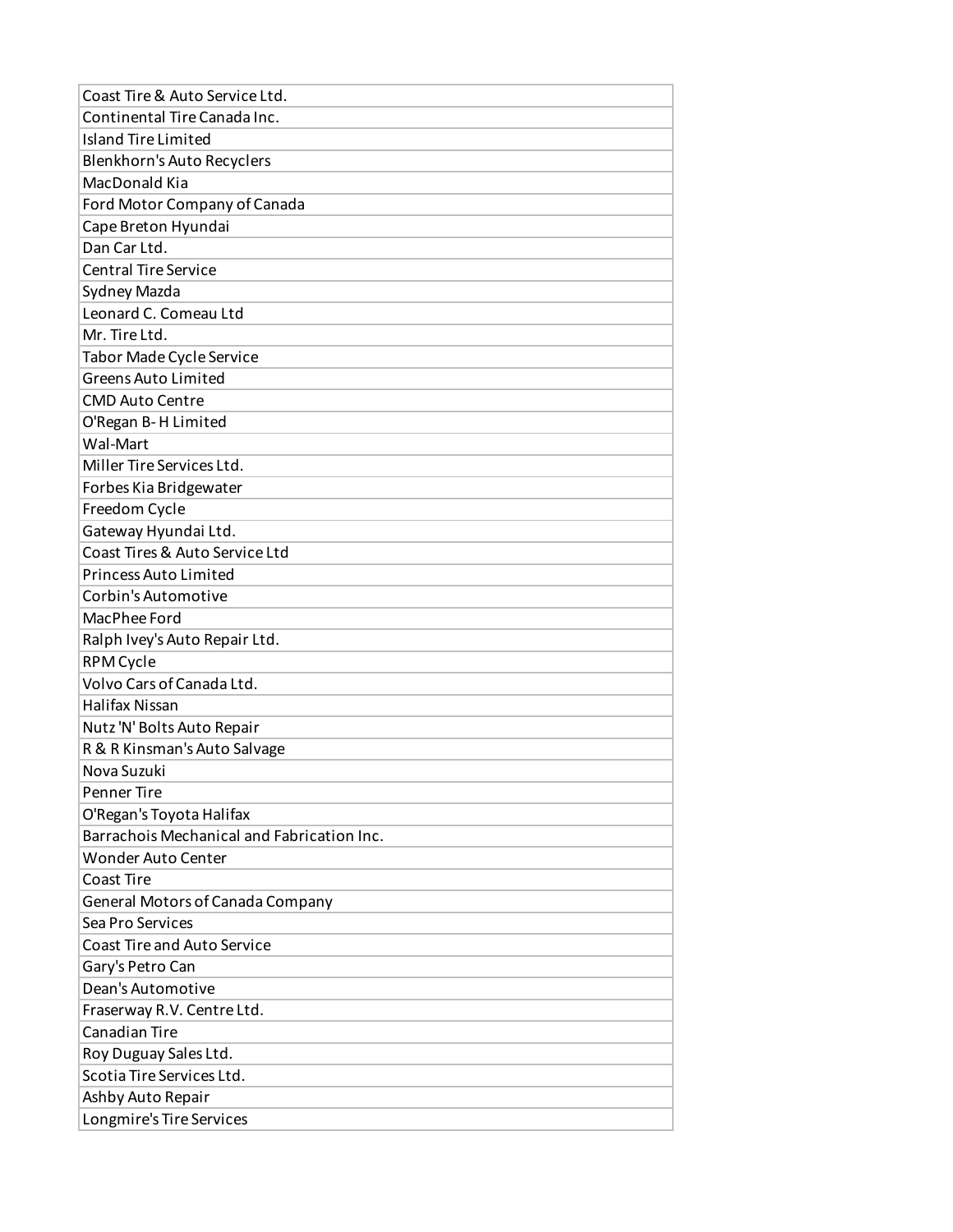| Lanesville Auto                                                         |
|-------------------------------------------------------------------------|
| Volvo of Halifax; Steele Jaguar; Land Rover Halifax, Porsche of Halifax |
| Gary Somerton Car Care                                                  |
| <b>CRC RV Centre</b>                                                    |
| <b>DSL Tires and Wheels</b>                                             |
| <b>Canadian Tire</b>                                                    |
| D & W Service Centre 2006 Ltd.                                          |
| Canadian Tire                                                           |
| <b>Canadian Tire</b>                                                    |
| The Home Depot, Canada                                                  |
| Valley Ford                                                             |
| <b>Midas Automotive Services</b>                                        |
| <b>Canal Tire</b>                                                       |
| Toyo Tire                                                               |
| Pecks Auto Glass                                                        |
| <b>East Coast International Truck</b>                                   |
| <b>Connors Esso</b>                                                     |
| <b>Apple Auto Glass</b>                                                 |
| Andy's Tire Shop Limited (New                                           |
| Leisure Days RV Centre                                                  |
| Billy Joe's Automotive, Inc.                                            |
| Toulouse Auto Repair Ltd.                                               |
| <b>Atlantic Dodge</b>                                                   |
| CanaDream                                                               |
| <b>Wallace McNutt</b>                                                   |
| Nodding's Sales and Service Ltd.                                        |
| Babin's Service Centre Ltd.                                             |
| Hann Automotive                                                         |
| Fort Equipment                                                          |
| <b>Gates Power Equipment</b>                                            |
| Scotia Hyundai                                                          |
| J & K Mobile Wash Ltd.                                                  |
| The Tire Rack Inc.                                                      |
| Illingworth Auto Clinic                                                 |
| Hyundai Auto Canada Corp.                                               |
| Auto World                                                              |
| Little Chevrolet Buick GMC Limited                                      |
| <b>National Tire Distributors</b>                                       |
| Mackley Equipment Ltd.                                                  |
| Gillis Truckways Inc.                                                   |
| Metro Pre-Owned                                                         |
| Canadian Tire                                                           |
| Elmsdale Service Center Ltd.                                            |
| <b>Distribution Stox</b>                                                |
| Tantramar Chevrolet 2008 Limit                                          |
| <b>Murray Motors</b>                                                    |
| O'Regan's Kia                                                           |
| <b>Atlantic Kia</b>                                                     |
|                                                                         |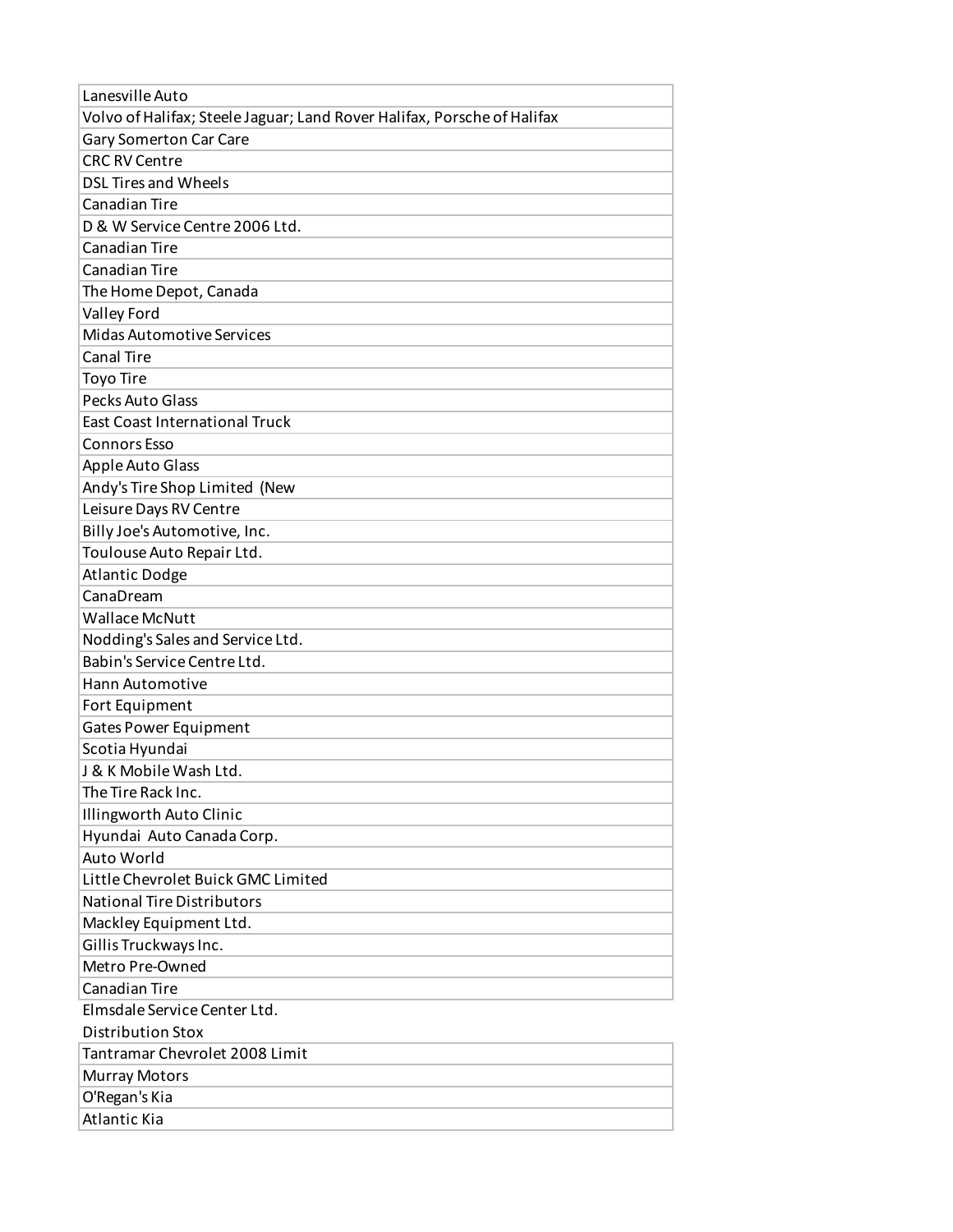| Suzuki Canada Inc.                |
|-----------------------------------|
| Costco Wholesale Canada Ltd.      |
| Mitsubishi Motor Sales of Canada  |
| Acadia Equipment Rentals Ltd      |
| Beech Hill Auto Repair            |
| <b>Bruce Honda</b>                |
| Groundmax Limited                 |
| Crestline Coach Ltd               |
| Green Diamond Tires Atlantic Inc. |
| Mitsubishi                        |
| TK's Car, Truck & Heavy Equipment |
| Audi of Halifax                   |
| <b>Forbes Kia</b>                 |
| Jim Keay Ford Lincoln Ltd.        |
| Disco Tire Craft                  |
| O'Regan's Kia Halifax             |
| <b>B2C Tires Inc.</b>             |
| Direct Tire (Don Garnier Petr     |
| Grab 'N' Go Tire & Wheel Clear    |
| Northeast Truck & Trailer Sale    |
| Port Honda                        |
| Halifax Motor Sports Limited      |
| <b>Bridgewater Mazda</b>          |
| Steele Chrysler, GMC, Buick       |
| <b>Full Throttle Powersports</b>  |
| MacNeil Master Muffler            |
| OK Tire Service                   |
| Canadian Tire                     |
| Valley Yamaha & Suzuki            |
| <b>Central Supplies</b>           |
| Metal Fab Ltd.                    |
| Steele Subaru                     |
| Canadian Tire                     |
| Serious Sounds                    |
| Canadian Tire                     |
| <b>Fast Track Auto</b>            |
| Seal Cove Automotive Sales        |
| Yarmouth Mazda                    |
| Integra Tire                      |
| Canadian Tire                     |
| Wants Industrial Tire Solutions   |
| Canadian Tire                     |
| TBG Autoparts Inc                 |
| Seacoast Automotive               |
| Home Hardware Stores Limited      |
| Pine Acres Stewiacke Limited      |
| <b>Cumberland Automotive</b>      |
| Canadian Tire                     |
|                                   |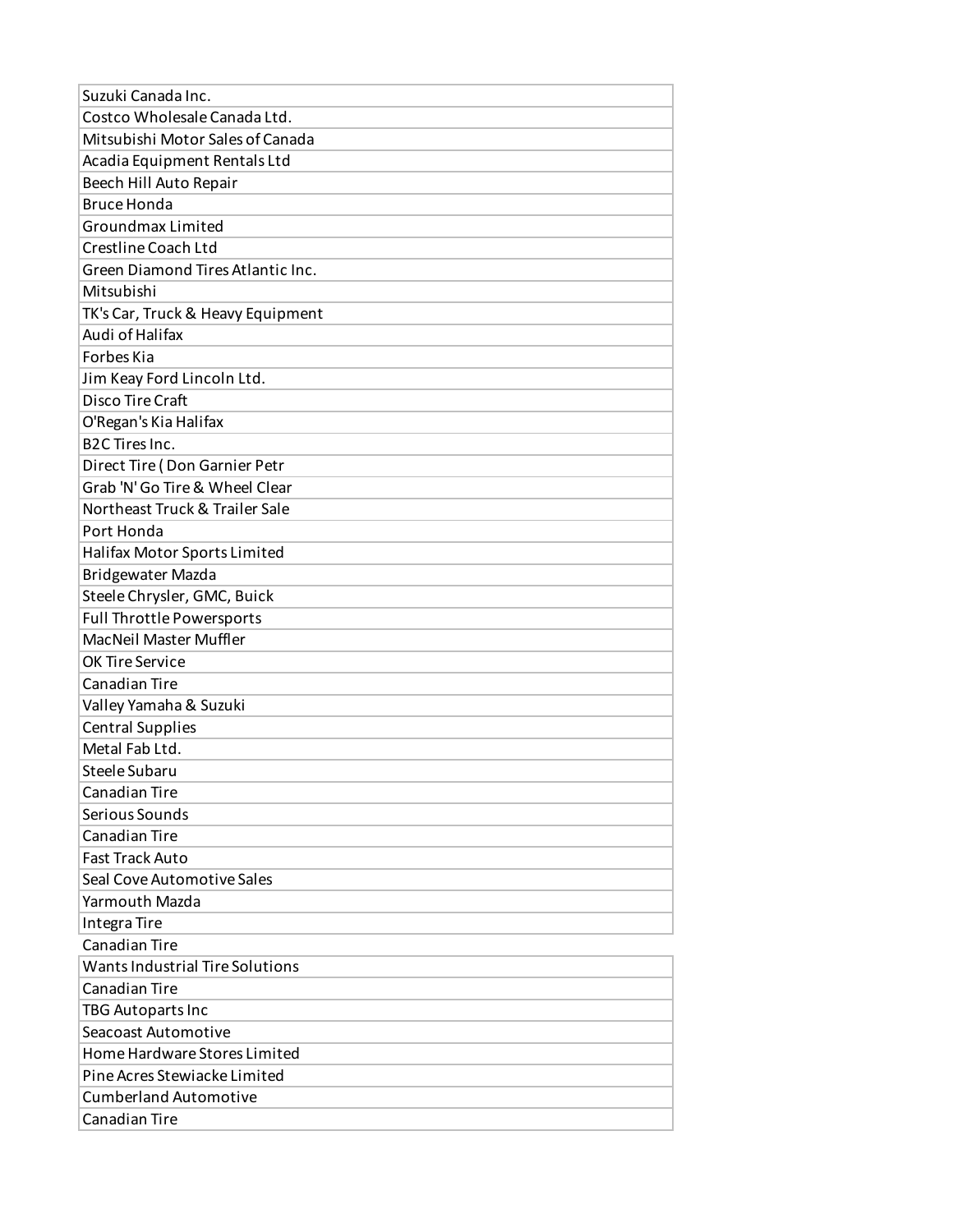| Canadian Tire - North Sydney            |
|-----------------------------------------|
| Redline Sport & Cycle                   |
| Roseway Chrysler                        |
| <b>Revolution Automotive Solution</b>   |
| La Cie Canada Tire Inc.                 |
| <b>Canadian Tire</b>                    |
| Volvo Trucks Canada                     |
| Bruce Chevrolet Buick GMC Ltd.          |
| Three Forty Automotive Ltd.             |
| Action Car & Truck Accessories Inc.     |
| Thorncrest Sherway Inc.                 |
| <b>Island Mechanics</b>                 |
| <b>Canadian Tire</b>                    |
| <b>Canadian Tire</b>                    |
| Bruce Ford Sales Ltd.                   |
| 3283522 NS Ltd. (NAPA)                  |
| Canadian Tire                           |
| OK Tire                                 |
| Valley Tire Ltd.                        |
| <b>APD Motor Sports</b>                 |
| OK Tire Elmsdale                        |
| Canada's Motorcycle (Fort Nine)         |
| <b>Canadian Tire</b>                    |
| <b>Truro Nissan</b>                     |
| <b>Timberlea Tire</b>                   |
| The Tire Man                            |
| <b>Commercial Tire</b>                  |
| Leeds Transit Inc.                      |
| Kent Building Supplies                  |
| Canadian Tire                           |
| OK Tire Hammonds Plains                 |
| <b>Canadian Tire</b>                    |
| Velocity Tires (was Good 2 Go)          |
| <b>Hillside Trailer Services</b>        |
| OK Tire Stores Inc.                     |
| Nissan Canada Inc.                      |
| Kustom Creations Cycle & Ink            |
| Steele Mitsubishi                       |
| Tesla Motors Canada ULC                 |
| <b>Canadian Tire</b>                    |
| 3291625 Nova Scotia Ltd.-Colonial Honda |
| Bayer's Lake Tire Ltd - OK Tire         |
| <b>Hellbound Custom Cycles</b>          |
| Peerless Ltd.                           |
| OK Tire Sydney River                    |
| Coast Tire Auto Service Ltd.            |
| OK Tire                                 |
| Pirelli Tire Inc.                       |
|                                         |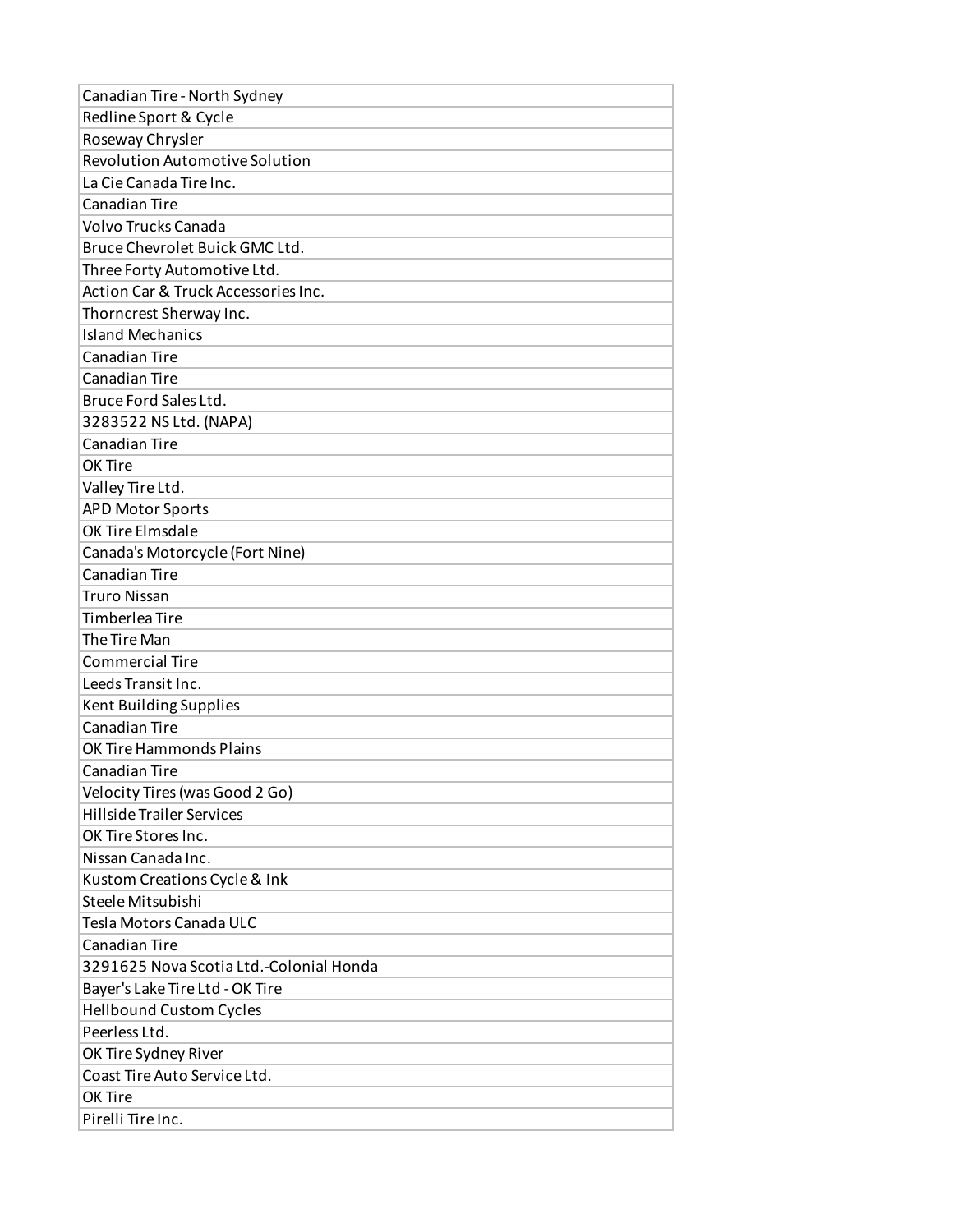| KIA Canada Inc.                         |
|-----------------------------------------|
| Nielsen Spring Shop Ltd.                |
| Weezy Auto Repair                       |
| S. B. Auto                              |
| 360 Automotive                          |
| Yarmouth Nissan                         |
| 1010Tires.com                           |
| Yokohama Tire (Canada) Inc.             |
| South Shore Chevrolet Buick GMC         |
| South Shore Chevrolet Buick GMC         |
| <b>Bridgewater Honda</b>                |
| Bridgewater Honda Powerhouse            |
| Atlantic Oliver Retread Ltd.            |
| OK Tire Antigonish                      |
| Midas                                   |
| Bruce Hyundai                           |
| Benjamin's Tires                        |
| Goodspeed Trading Inc.                  |
| Apex Tire Services Ltd.                 |
| O'Regan's South Shore Toyota            |
| O'Regan's Subaru                        |
| O'Regan's South Shore Hyundai           |
| D. R. Polley Used Cars Limited          |
| Moon's Garage Inc.                      |
| Hibby's Tire Service & Garage           |
| Jerry's RV Trailer Sales & Service Ltd. |
| Colin & Sons Car Care Limited           |
| Groupe Touchette Inc.                   |
| Liberty CC Motor Sports Inc.            |
| Western Global Canada                   |
| Glooscap Discount Tire                  |
| South Shore Speed and Sounds            |
| Taylor Ford Amherst Ltd.                |
| Strait-Way Kia                          |
| Strait-Way Mitsubishi                   |
| Privateers Harley Davidson              |
| <b>B &amp; T Napa</b>                   |
| Transbed-Dai                            |
| Glen Kynock Auto Repairs                |
| Hebbville Tire Depot                    |
| M. MacKenzie Garage                     |
| Meisner's Auto                          |
| H.V. Anthony Greenhouses Limited        |
| <b>Brannen's Service Center</b>         |
| GD Equipment Limited                    |
| Michael's Automotive Repair Solutions   |
| Higgins and Sampson's Auto Pro Inc.     |
| Amherst Nissan                          |
|                                         |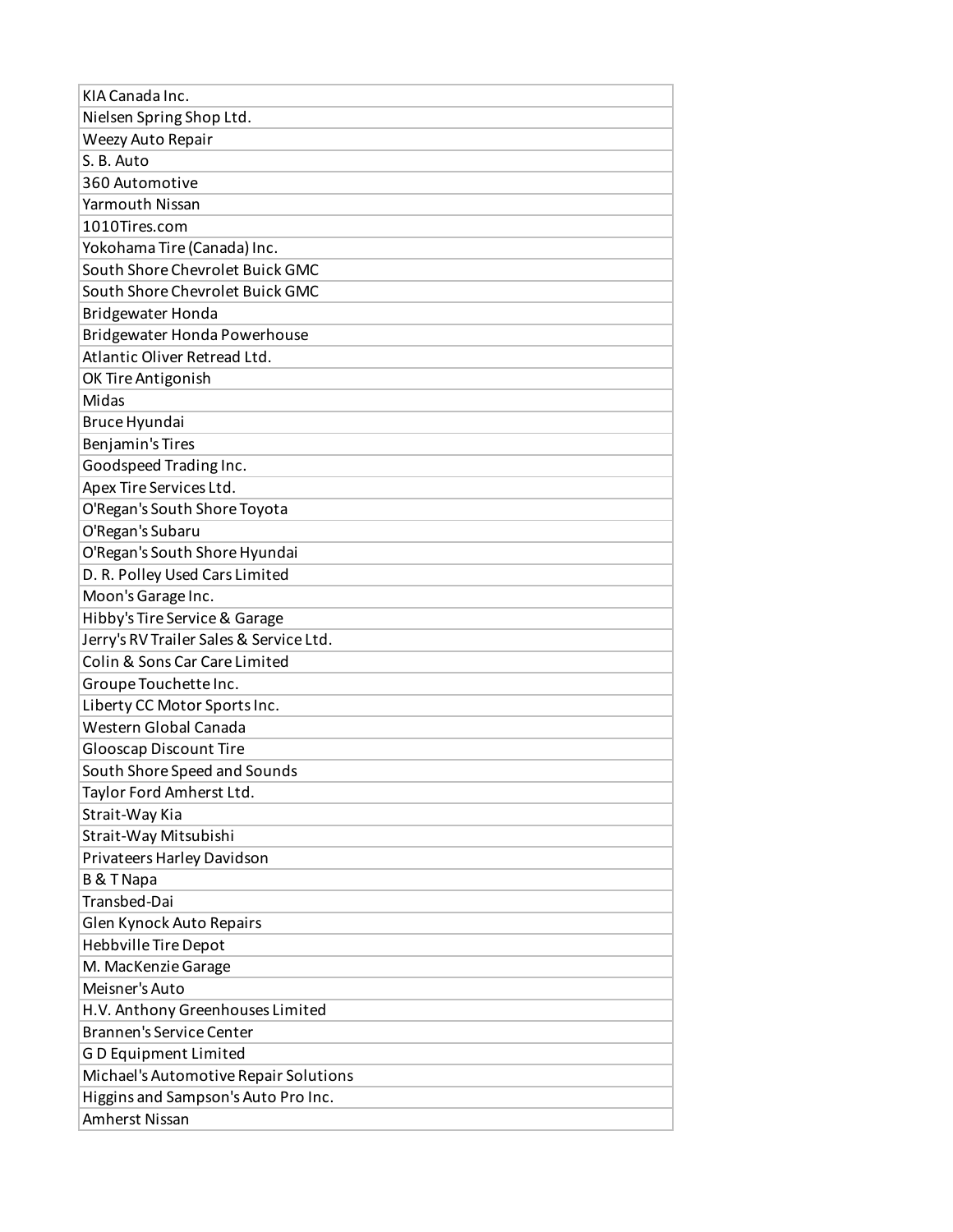| Patterson Sales & Service Ltd.              |
|---------------------------------------------|
| Belle Cote Convenience Limited              |
| CanMac Watercraft & More                    |
| Danny's Speed Shop                          |
| 2 U Like New Auto Everything                |
| Scotia Tire Service Ltd. (Wholesale Center) |
| Wilson Equipment Limited                    |
| <b>Highway Tire</b>                         |
| <b>Toromont Cat (Maritimes)</b>             |
| Underwood's Tire Shop                       |
| <b>Burnside Truck Center Limited</b>        |
| <b>IPM Automotive</b>                       |
| 3305220 Nova Scotia Limited (OK Tire)       |
| <b>Atlantic Tire Distributors</b>           |
| Fleet Brake Atlantic Ltd.                   |
| New Star Marine & Scooter Inc.              |
| <b>Taylor Automotive Services Limited</b>   |
| South Shore Truck Centre                    |
| <b>TireTire</b>                             |
| <b>TTL Auto</b>                             |
| Wabash Canada                               |
| Mercedes-Benz Canada Inc.                   |
| D & E Service Center Ltd.                   |
| Eastern Turf Equipment                      |
| Elmsdale Service Center Ltd.                |
| Joe Oostvogels' Automotive                  |
| Nova Tire                                   |
| Hebbville Tire & Auto Service               |
| <b>Creative Auto Images</b>                 |
| Neil Penney's Xpress Automotive             |
| Antigonish Rent All Equipment Limited       |
| Bridgetown Auto Service                     |
| Mr. Lube                                    |
| Mr. Lube                                    |
| Wholesale Depot (pick up only)              |
| Top Point Auto Service and Sale Ltd.        |
| ISI Automotive Inc.                         |
| J.P. Cross Holdings Inc.                    |
| CFS Auto Sales and Salvage                  |
| Kraftwerx Auto Inc.                         |
| Tri County Tractor                          |
| <b>Cholsnut's Tire and Auto Parts</b>       |
| Truro Motorsports                           |
| Northeast Truck & Trailer                   |
| Brown's Garage Ltd.                         |
| Exit 9 RV and Auto                          |
| Acceleration Trading Inc.                   |
| Atlantic Car Stereo Limited                 |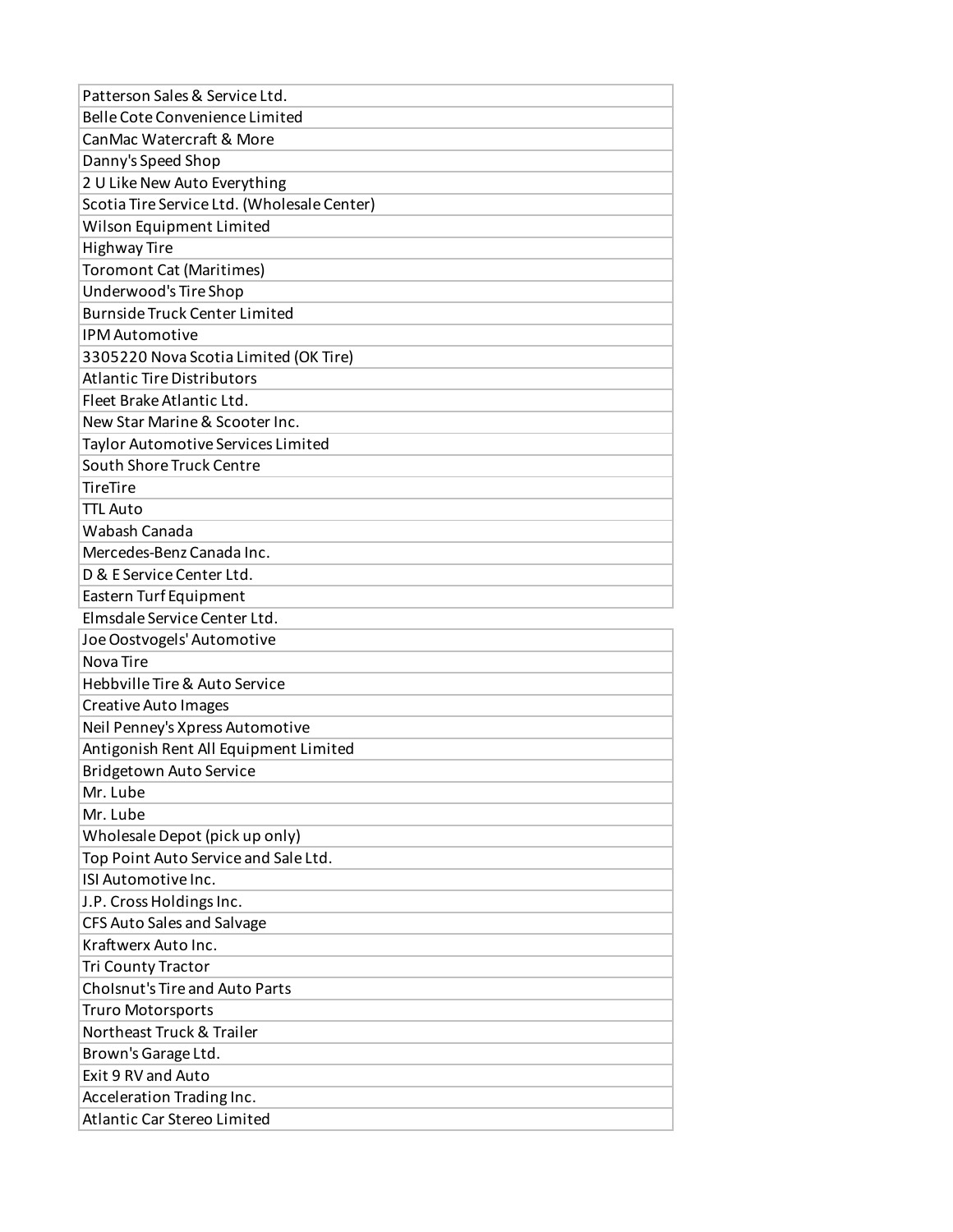| Target Mazda                                        |
|-----------------------------------------------------|
| Dave Horne Automotive Ltd.                          |
| blackcircles.ca                                     |
| Greenough Mechanical                                |
| Halifax Auto Sport Ltd.                             |
| McIntosh Run Auto Repair                            |
| Nelson Hill Tire and Repairs                        |
| <b>Top Coat Automotive</b>                          |
| <b>Baltas Maintenance and Auto Repair</b>           |
| Maritime Vehicle Providers                          |
| Andrew Langille's Auto Service and Repair           |
| R & A Trailers                                      |
| Eagle RV Services Ltd.                              |
| <b>Eastern Autowerks</b>                            |
| Ratte Tires Inc. (Tire Direct)                      |
| PMC Tire (Les Pneus Moins Chers Inc.)               |
| <b>Bob Allen Auto Sales Limited</b>                 |
| Service One Automotive                              |
| Canadian Blue Bird Coach Ltd.                       |
| Lowes - Rona Inc.                                   |
| Langille's Service Station                          |
| Oakhill Commercial & Recreational Equipment Limited |
| Mahone Marine Ltd.                                  |
| A-1 Tire Limited                                    |
| <b>Fleet Tech Service</b>                           |
| Camtuff Mechanical                                  |
| Andrew Bustin's Automotive                          |
| Scott MacNeil Motors and RV Ltd.                    |
| Atlantic Oliver Tire Ltd.                           |
| Group BMR Inc.                                      |
| <b>Rural Worx Auto Sales</b>                        |
| OK Tire                                             |
| Strong Auto Centre Inc.                             |
| <b>England Mechanical</b>                           |
| Wheelwiz Inc.                                       |
| CanadaWheels Inc.                                   |
| Colbourne Ford Ltd.                                 |
| Colbourne Chrysler, Jeep, Dodge, Ram Ltd.           |
| Wile's Auto Service                                 |
| <b>Century Nissan</b>                               |
| Tusket Kia                                          |
| S.B. Automotive Limited (Dartmouth)                 |
| <b>Bargain Tire</b>                                 |
| Shannon Feener's Automotive                         |
| Sorat Wheels and Tires Inc.                         |
| Bulldog Tire Inc.                                   |
| Trailer Wizards Ltd.                                |
| Always There Auto Glass                             |
|                                                     |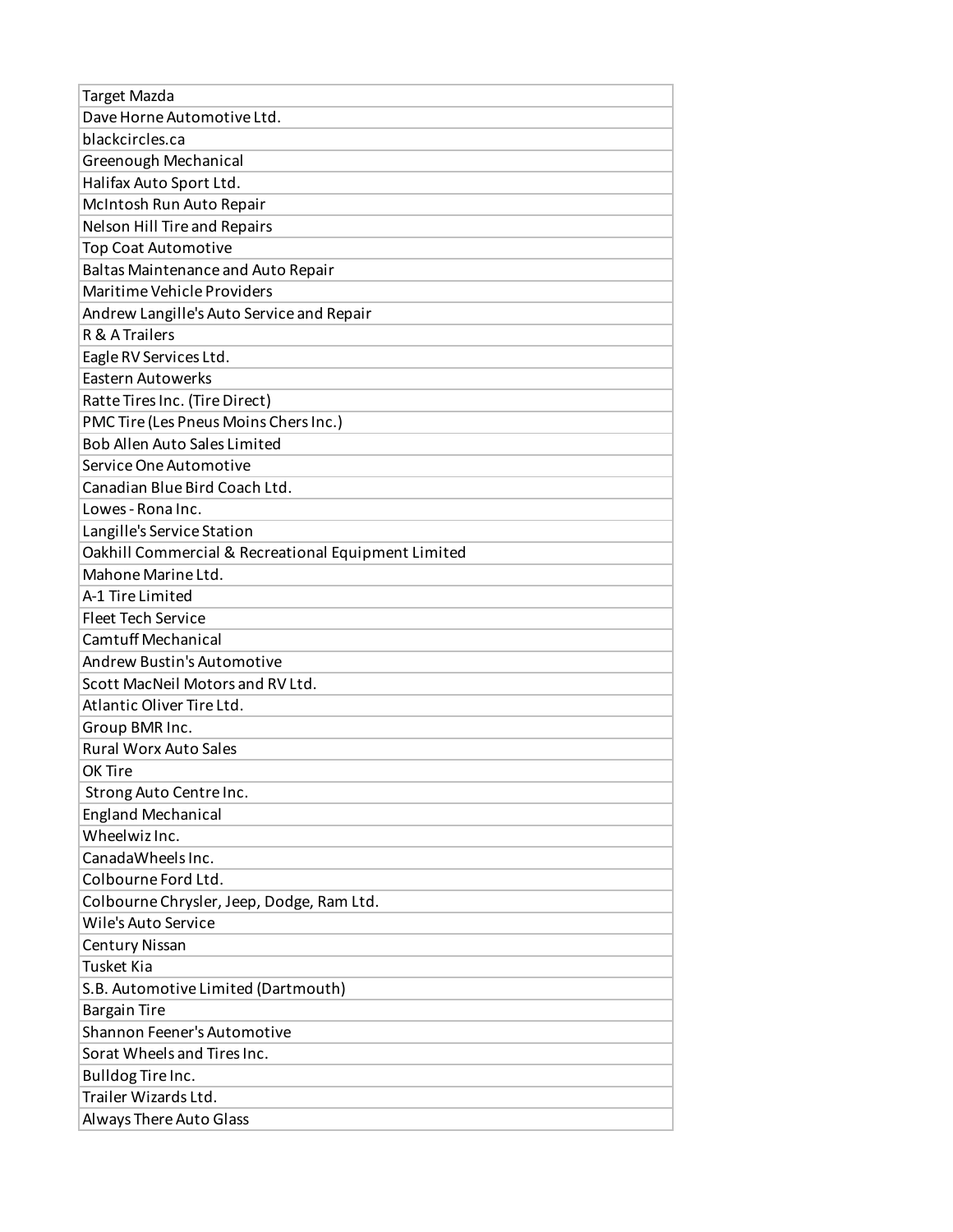| Ardoise Mechanical Inc.<br>Shay Tire Limited<br><b>Bruce Mazda</b><br><b>Bruce Nissan</b><br>Team Green Diamond Power Sports Sydney Ltd.<br>Nova Import Inc.<br>Blockhouse Express Tyre and Oil Lab<br>4Tires.ca<br>Mark's RV and Auto Repair<br>McNicol's Transmission and Performance Ltd.<br>Steele Valley Chevrolet GMC<br>Convenient Auto & Tires Inc.<br>Tires to Go<br>Midas Muffler<br>Odessa Canada Inc.<br>Bayside RV Centre<br>Royal Automotive Ltd.<br>Bruce Chrysler Dodge Jeep Ram<br><b>Big Boy Auto</b><br><b>Provincial Spring Shop</b><br>Lequille's Alignments<br>Kenneth Lutz Trucks Limited<br>Meadowvale Ford Sales and Service |
|-------------------------------------------------------------------------------------------------------------------------------------------------------------------------------------------------------------------------------------------------------------------------------------------------------------------------------------------------------------------------------------------------------------------------------------------------------------------------------------------------------------------------------------------------------------------------------------------------------------------------------------------------------|
|                                                                                                                                                                                                                                                                                                                                                                                                                                                                                                                                                                                                                                                       |
|                                                                                                                                                                                                                                                                                                                                                                                                                                                                                                                                                                                                                                                       |
|                                                                                                                                                                                                                                                                                                                                                                                                                                                                                                                                                                                                                                                       |
|                                                                                                                                                                                                                                                                                                                                                                                                                                                                                                                                                                                                                                                       |
|                                                                                                                                                                                                                                                                                                                                                                                                                                                                                                                                                                                                                                                       |
|                                                                                                                                                                                                                                                                                                                                                                                                                                                                                                                                                                                                                                                       |
|                                                                                                                                                                                                                                                                                                                                                                                                                                                                                                                                                                                                                                                       |
|                                                                                                                                                                                                                                                                                                                                                                                                                                                                                                                                                                                                                                                       |
|                                                                                                                                                                                                                                                                                                                                                                                                                                                                                                                                                                                                                                                       |
|                                                                                                                                                                                                                                                                                                                                                                                                                                                                                                                                                                                                                                                       |
|                                                                                                                                                                                                                                                                                                                                                                                                                                                                                                                                                                                                                                                       |
|                                                                                                                                                                                                                                                                                                                                                                                                                                                                                                                                                                                                                                                       |
|                                                                                                                                                                                                                                                                                                                                                                                                                                                                                                                                                                                                                                                       |
|                                                                                                                                                                                                                                                                                                                                                                                                                                                                                                                                                                                                                                                       |
|                                                                                                                                                                                                                                                                                                                                                                                                                                                                                                                                                                                                                                                       |
|                                                                                                                                                                                                                                                                                                                                                                                                                                                                                                                                                                                                                                                       |
|                                                                                                                                                                                                                                                                                                                                                                                                                                                                                                                                                                                                                                                       |
|                                                                                                                                                                                                                                                                                                                                                                                                                                                                                                                                                                                                                                                       |
|                                                                                                                                                                                                                                                                                                                                                                                                                                                                                                                                                                                                                                                       |
|                                                                                                                                                                                                                                                                                                                                                                                                                                                                                                                                                                                                                                                       |
|                                                                                                                                                                                                                                                                                                                                                                                                                                                                                                                                                                                                                                                       |
|                                                                                                                                                                                                                                                                                                                                                                                                                                                                                                                                                                                                                                                       |
|                                                                                                                                                                                                                                                                                                                                                                                                                                                                                                                                                                                                                                                       |
| Eastern Powersports Limited                                                                                                                                                                                                                                                                                                                                                                                                                                                                                                                                                                                                                           |
| Elite Auto & Glass Ltd.                                                                                                                                                                                                                                                                                                                                                                                                                                                                                                                                                                                                                               |
| Tire Warehouse On-Line Ltd.                                                                                                                                                                                                                                                                                                                                                                                                                                                                                                                                                                                                                           |
| <b>Total Tire Distributors Inc.</b>                                                                                                                                                                                                                                                                                                                                                                                                                                                                                                                                                                                                                   |
| Road Master Auto and Detailing                                                                                                                                                                                                                                                                                                                                                                                                                                                                                                                                                                                                                        |
| Andy's Tire                                                                                                                                                                                                                                                                                                                                                                                                                                                                                                                                                                                                                                           |
| Nova Bus Inc.                                                                                                                                                                                                                                                                                                                                                                                                                                                                                                                                                                                                                                         |
| Mike Merry's Truck and Trailer Repair                                                                                                                                                                                                                                                                                                                                                                                                                                                                                                                                                                                                                 |
| <b>Motion Autoworks</b>                                                                                                                                                                                                                                                                                                                                                                                                                                                                                                                                                                                                                               |
| Jiffy Lube                                                                                                                                                                                                                                                                                                                                                                                                                                                                                                                                                                                                                                            |
| Jiffy Lube                                                                                                                                                                                                                                                                                                                                                                                                                                                                                                                                                                                                                                            |
| Main Street Ultramar                                                                                                                                                                                                                                                                                                                                                                                                                                                                                                                                                                                                                                  |
| Hennywales Auto Services Inc.                                                                                                                                                                                                                                                                                                                                                                                                                                                                                                                                                                                                                         |
| Unimax Ltd.                                                                                                                                                                                                                                                                                                                                                                                                                                                                                                                                                                                                                                           |
| Kal Tire - Truro                                                                                                                                                                                                                                                                                                                                                                                                                                                                                                                                                                                                                                      |
| Kal Tire - New Minas                                                                                                                                                                                                                                                                                                                                                                                                                                                                                                                                                                                                                                  |
| Kal Tire - Dartmouth                                                                                                                                                                                                                                                                                                                                                                                                                                                                                                                                                                                                                                  |
| Kal Tire - Bridgewater                                                                                                                                                                                                                                                                                                                                                                                                                                                                                                                                                                                                                                |
| Kal Tire - Antigonish                                                                                                                                                                                                                                                                                                                                                                                                                                                                                                                                                                                                                                 |
| <b>Quattro Tires</b>                                                                                                                                                                                                                                                                                                                                                                                                                                                                                                                                                                                                                                  |
|                                                                                                                                                                                                                                                                                                                                                                                                                                                                                                                                                                                                                                                       |
| Kennedy's Ultimate Tire and Repair                                                                                                                                                                                                                                                                                                                                                                                                                                                                                                                                                                                                                    |
| Maritime Rust Prevention                                                                                                                                                                                                                                                                                                                                                                                                                                                                                                                                                                                                                              |
| <b>T&amp; J Tire Service</b>                                                                                                                                                                                                                                                                                                                                                                                                                                                                                                                                                                                                                          |